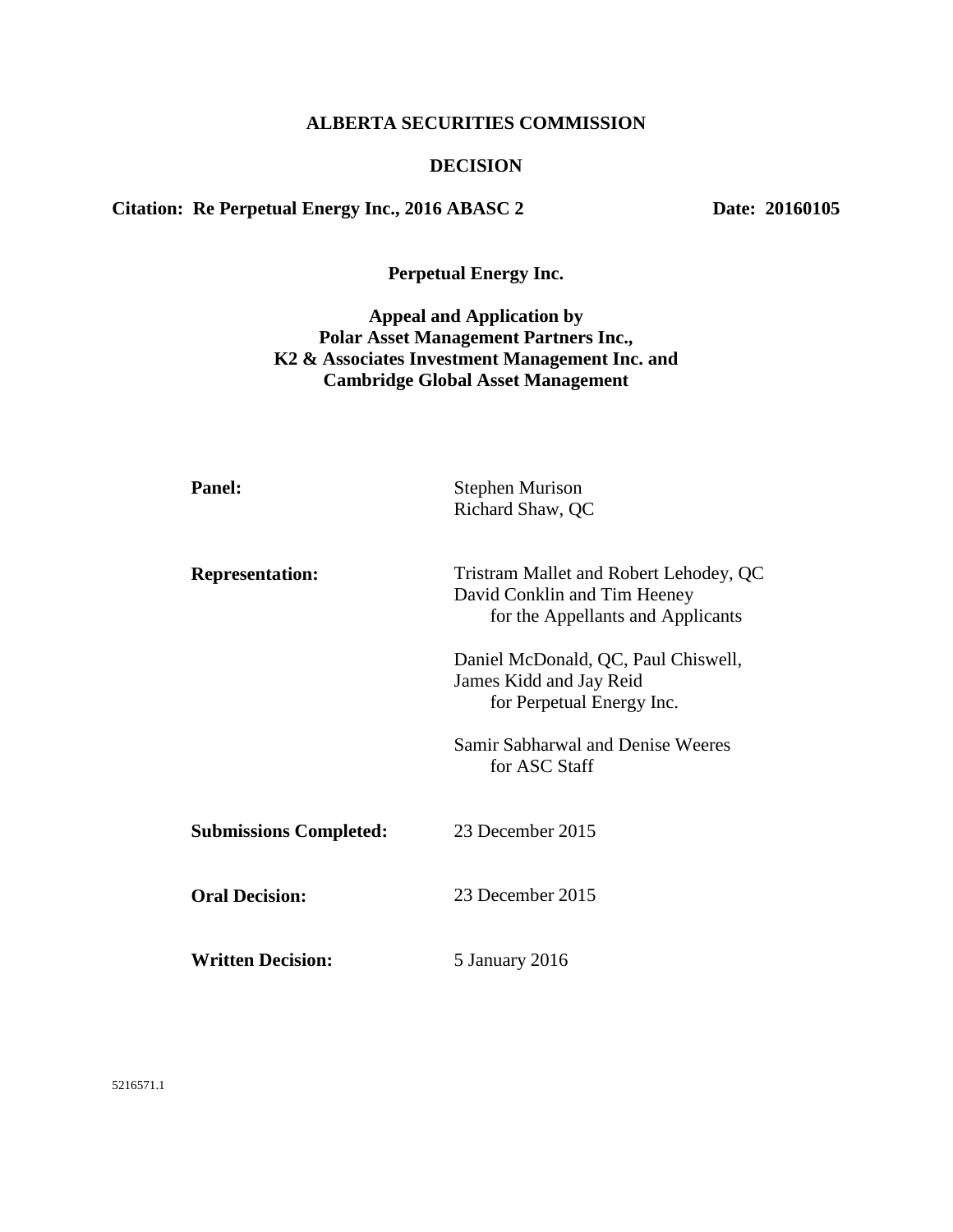# **TABLE OF CONTENTS**

| I.   |                  |    |  |
|------|------------------|----|--|
| Π.   |                  |    |  |
|      | A.               |    |  |
|      |                  | 1. |  |
|      |                  | 2. |  |
|      | <b>B.</b>        |    |  |
| III. |                  |    |  |
|      | A.               |    |  |
|      | <b>B.</b>        |    |  |
|      | C.               |    |  |
|      | D.               |    |  |
|      |                  | 1. |  |
|      |                  | 2. |  |
|      |                  | 3. |  |
| IV.  |                  |    |  |
|      | A.               |    |  |
|      | <b>B.</b>        |    |  |
|      | $\overline{C}$ . |    |  |
|      | D.               |    |  |
|      | E.               |    |  |
| V.   |                  |    |  |
|      | A.               |    |  |
|      | <b>B.</b>        |    |  |
|      | $\overline{C}$ . |    |  |
|      | D.               |    |  |
|      | Ε.               |    |  |
|      | F.               |    |  |
|      | G.               |    |  |
|      | H.               |    |  |
|      | I.               |    |  |
|      | J.               |    |  |
|      | K.               |    |  |
|      | L.               |    |  |
|      | M.               |    |  |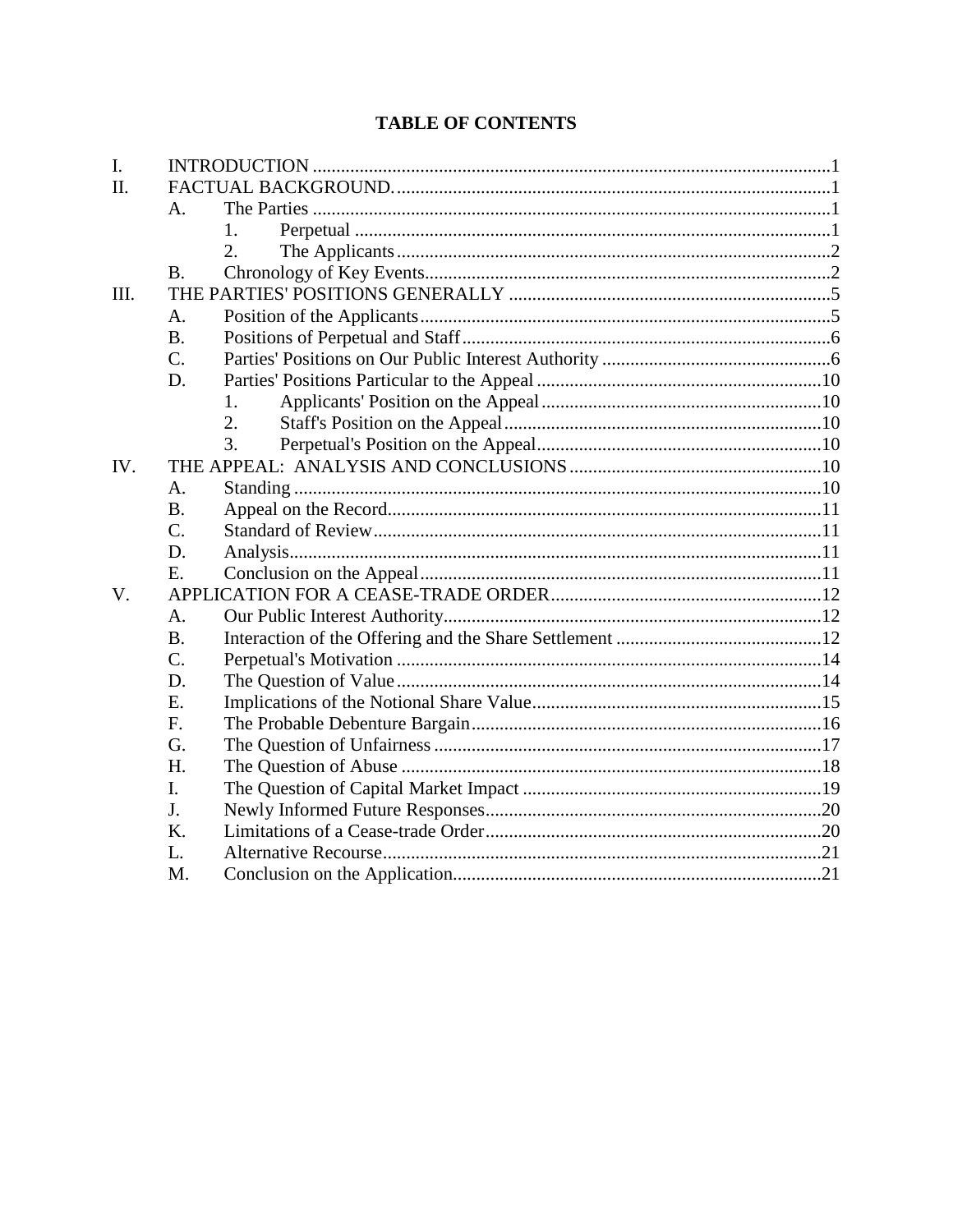#### <span id="page-2-0"></span>**I. INTRODUCTION**

[1] The launch of a \$25 million rights offering (the **Offering**) by Perpetual Energy Inc. (**Perpetual**) prompted an appeal (the **Appeal**) to the Alberta Securities Commissions (the **ASC**) and a concurrent application for an ASC cease-trade order (the **Application**). The Appeal and Application were made by three holders of Perpetual debentures (together, the **Applicants**): Polar Asset Management Partners Inc. (**Polar**); K2 & Associates Investment Management Inc. (**K2**); and Cambridge Global Asset Management., a division of CI Investments Inc. (**Cambridge**).

[2] The Offering was made by Perpetual under a final prospectus dated 7 December 2015 (the **Prospectus**) to holders of its common shares (**Shareholders** and **Shares**, respectively) of record at 16 December 2015. The Offering would entitle holders of the rights thereby granted (**Rightsholders** and **Rights**, respectively) to purchase Shares at a steep discount to prevailing market prices. The Appeal was from the decision of the ASC Executive Director (the **ED**) to issue a receipt for the Prospectus. The Application was for an order under section 198 of the *Securities Act* (Alberta) (the **Act**) that would bar trading in the Rights.

[3] In a two-day hearing we received evidence and submissions from the Applicants, Perpetual and ASC staff (**Staff**). The evidence included affidavits and testimony of five individuals: John Paul Sabourin (**Sabourin**), Chairman and Chief Investment Officer of Polar; Paul Potvin (**Potvin**), engaged for purposes of this proceeding on behalf of Polar; Geoffrey Merritt (**Merritt**), a director of Perpetual and chairman of an independent committee of its board of directors that recommended the Offering; Mark Caiger (**Caiger**), a Managing Director with BMO Nesbitt Burns Inc. (**BMO**), which had been engaged by Perpetual to advise it in respect of the Offering (among other things); and Alan Tambosso (**Tambosso**), President of Sayer Energy Advisors (**Sayer**), which had been engaged by Perpetual to provide a fairness opinion (the **Fairness Opinion**). Potvin, Caiger and Tambosso each described themselves as experts, assertions that were not disputed; as such, those individuals each gave opinion evidence. Other documentary evidence was entered either through affidavits or by common consent of all parties.

[4] The Offering was under way at the time of the hearing; separate public trading of the Rights on the Toronto Stock Exchange (the **TSE**) was then imminent. Cognizant of this, and of the parties' apparent shared wish that our decision issue promptly, we delivered our decision on the Appeal and Application orally on the evening of Wednesday 23 December 2015. We advised at that time that a written decision would follow in due course. This is that written decision.

# <span id="page-2-1"></span>**II. FACTUAL BACKGROUND.**

# <span id="page-2-3"></span><span id="page-2-2"></span>**A. The Parties**

# **1. Perpetual**

[5] Perpetual is a public company and a reporting issuer under the Act. It described itself as "a Canadian energy company with a spectrum of resource-style opportunities spanning heavy oil, natural gas liquids and bitumen along with a large base of shallow gas assets". It owned 1 million shares of Tourmaline Oil Corp. (**TOC**).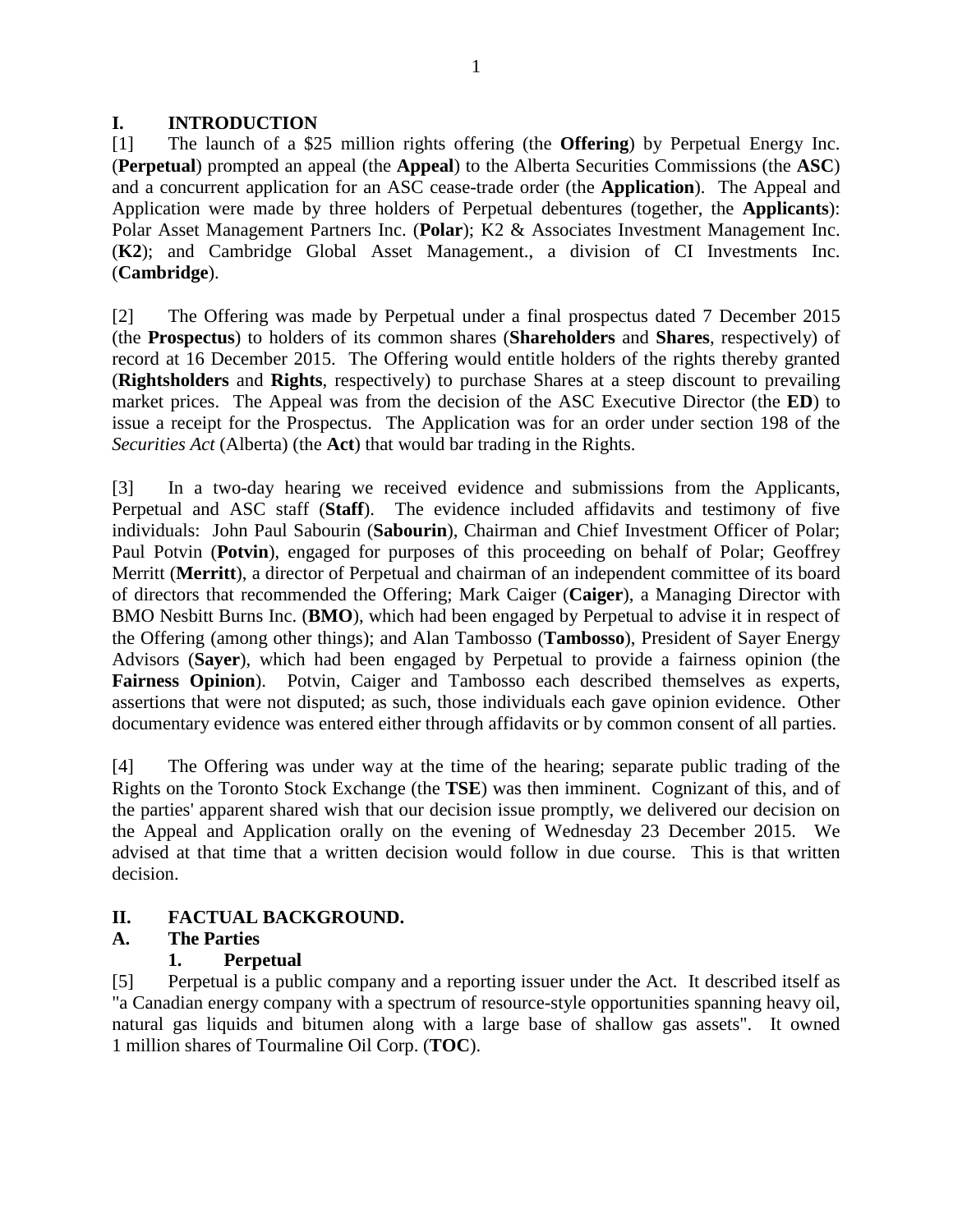[6] Perpetual was financed in part by a credit facility with a consortium of banks, \$275 million (principal amount) of 8.75% "senior notes", and \$34.9 million (principal amount) of 7.0% debentures maturing on 31 December 2015 (the **Debentures**).

[7] Both the shares and the Debentures were listed and traded on the TSE.

[8] The Debentures were governed by a trust indenture (the **Indenture**) dated as of 26 May 2010, later supplemented and amended in connection with a plan of arrangement which saw Perpetual substituted for the original borrowing entity. The Debentures were convertible into Shares, and Perpetual had the right at maturity to satisfy its obligation to redeem the Debentures by delivering Shares to the holders of the Debentures (**Debentureholders**) in lieu of cash.

[9] The number of Shares to be issued on such settlement of the Debentures (**Share Settlement**) was to be a function of the principal amount of the Debentures and the volumeweighted average price (**VWAP**) of Shares traded on the TSE over a period of 20 consecutive trading days ending on 22 December 2015, less a 5% discount. The principal amount being constant, the number of Shares thus issuable would vary inversely with the VWAP: the lower the VWAP, the more Shares would be issuable.

[10] The Indenture included adjustments to the conversion ratio for pre-maturity conversions of Debentures into Shares, to account for rights offerings (among other things). No such rightsoffering adjustment was prescribed in respect of a Share Settlement at maturity.

# **2. The Applicants**

<span id="page-3-0"></span>[11] Polar is a hedge fund manager. Sabourin described it as "a major participant in the convertible bond market" in Canada and abroad, with its funds holding approximately \$350 million of such instruments of Canadian issuers.

[12] Polar acquired control or direction over \$1,416,000 principal amount of Debentures, after Perpetual announced the Offering. Sabourin testified that this acquisition (which he characterized as de minimis to Polar) was made to give Polar standing to launch the present Appeal and Application.

[13] We were told little about the other two Applicants, other than that Sabourin understood K2 to have controlled or directed \$1,978,000 principal amount of Debentures both before the Offering was announced and at the time of the hearing, and that Cambridge controlled or directed \$2,567,000 principal amount of Debentures before the Offering announcement, reduced to \$1,847,000 at the time of the hearing.

# <span id="page-3-1"></span>**B. Chronology of Key Events**

[14] By November 2015, Perpetual was facing financial challenges. The following chronology, based on disclosure in the Prospectus, sets out some of what followed (unless otherwise stated, all dates are in 2015).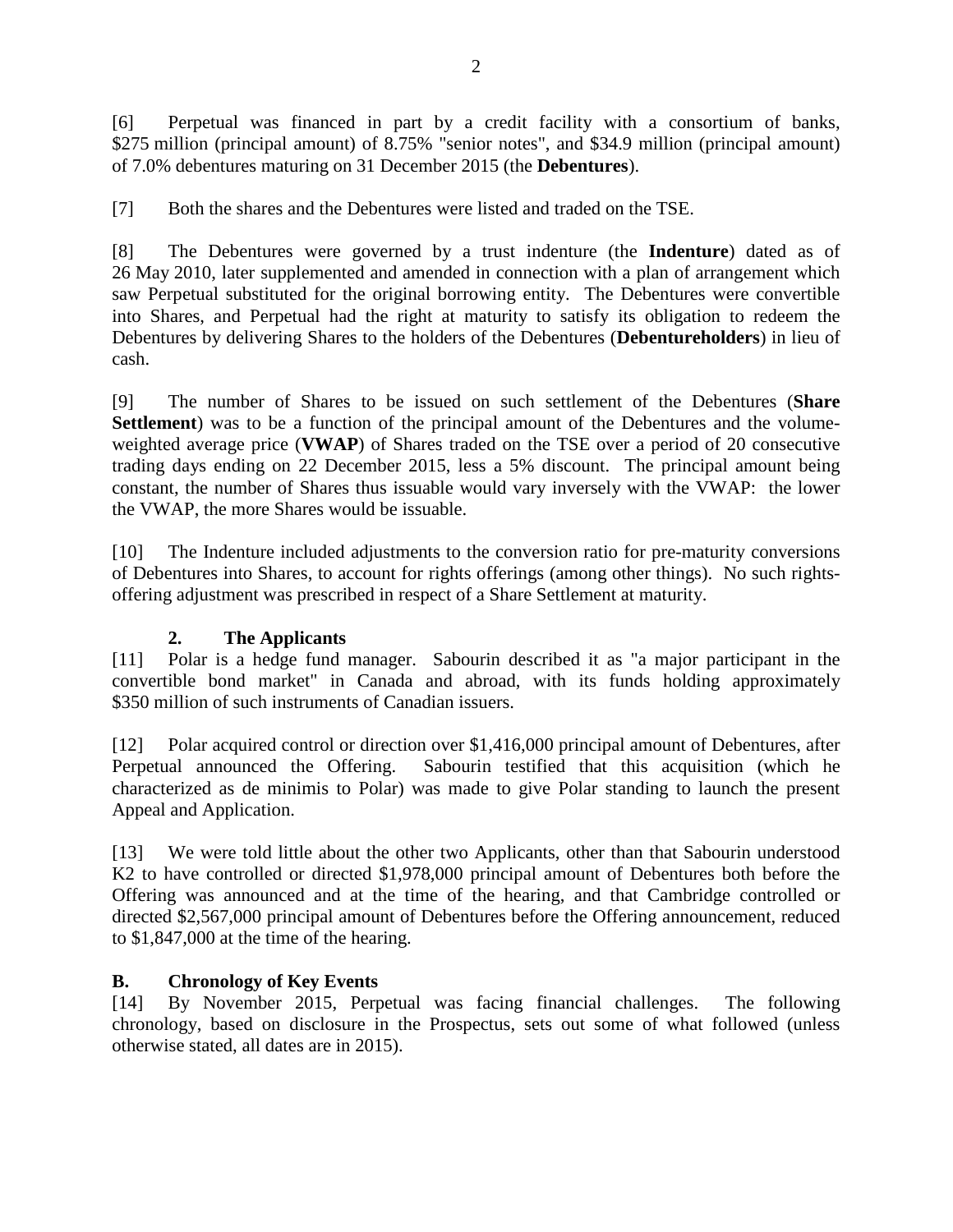- On 10 November Perpetual management reviewed for its board of directors (the **Board**) "the need for and principal elements of a series of transactions that could be undertaken in order to address [Perpetual's] near term debt payment obligations and its liquidity position". BMO presented to the Board a "concept" coupling the Share Settlement with a rights offering (we refer to these together as the **Equity Transactions**) designed to treat holders of both securities "equitably and fairly".
- That same day, the Board established a committee of directors independent of Perpetual management (the **Committee**, chaired by Merritt) "to consider strategic alternatives . . . and to consider, supervise, negotiate and recommend a course of action to the Board".
- On 12 November Perpetual management gave the Committee, its legal advisors, Sayer and BMO "a comprehensive presentation and review" of major company assets, "its liquidity position" and various financial and other arrangements and obligations.
- On 13 November (according to Perpetual's submissions) the Committee formally engaged Sayer "to provide an assessment of the value of [Perpetual's] equity" both before and after the Equity Transactions, and to provide "a public opinion as to the fairness, from a financial point of view[,] of the Equity Transactions" to Shareholders and to Debentureholders. The rights offering element of the Equity Transactions was to raise \$25 million; a "backstop" by the chairman of Perpetual's Board (already a substantial Shareholder) would ensure that the full amount would be subscribed, by him (indirectly) if not by other Rightsholders.
- Several meetings between Sayer and the Committee ensued. Sayer applied numerous inputs – we were assured that market trading prices were among them – and assumptions, in multiple "scenarios", to compute a dozen high or low figures (ranging from \$1.62 to a negative \$0.23) for the value of a Share. Sayer then took the simple average of those figures – "as it does not put any undue weighting on any one particular item" – to generate a "Valuation Average Price" of \$0.64. This figure was presented to and adopted by the Committee. (The Prospectus stated that this was the Committee's own assessment, but testimony indicated that the Committee accepted what Sayer presented to it; we do not criticize the Committee for having done so.)

Multiplying \$0.64 per Share by 153 million Shares outstanding produced a pre-Equity Transactions total Share value of roughly \$98 million. (This computation was suggested in the Prospectus but it was unclear which figure was generated first, the per-Share value or the aggregate.) Adding the \$34.9 million principal amount of the Debentures and \$25 million to be raised from the Offering produced an aggregate figure of roughly \$158 million – of which the Debenture principal amount represented approximately 22%.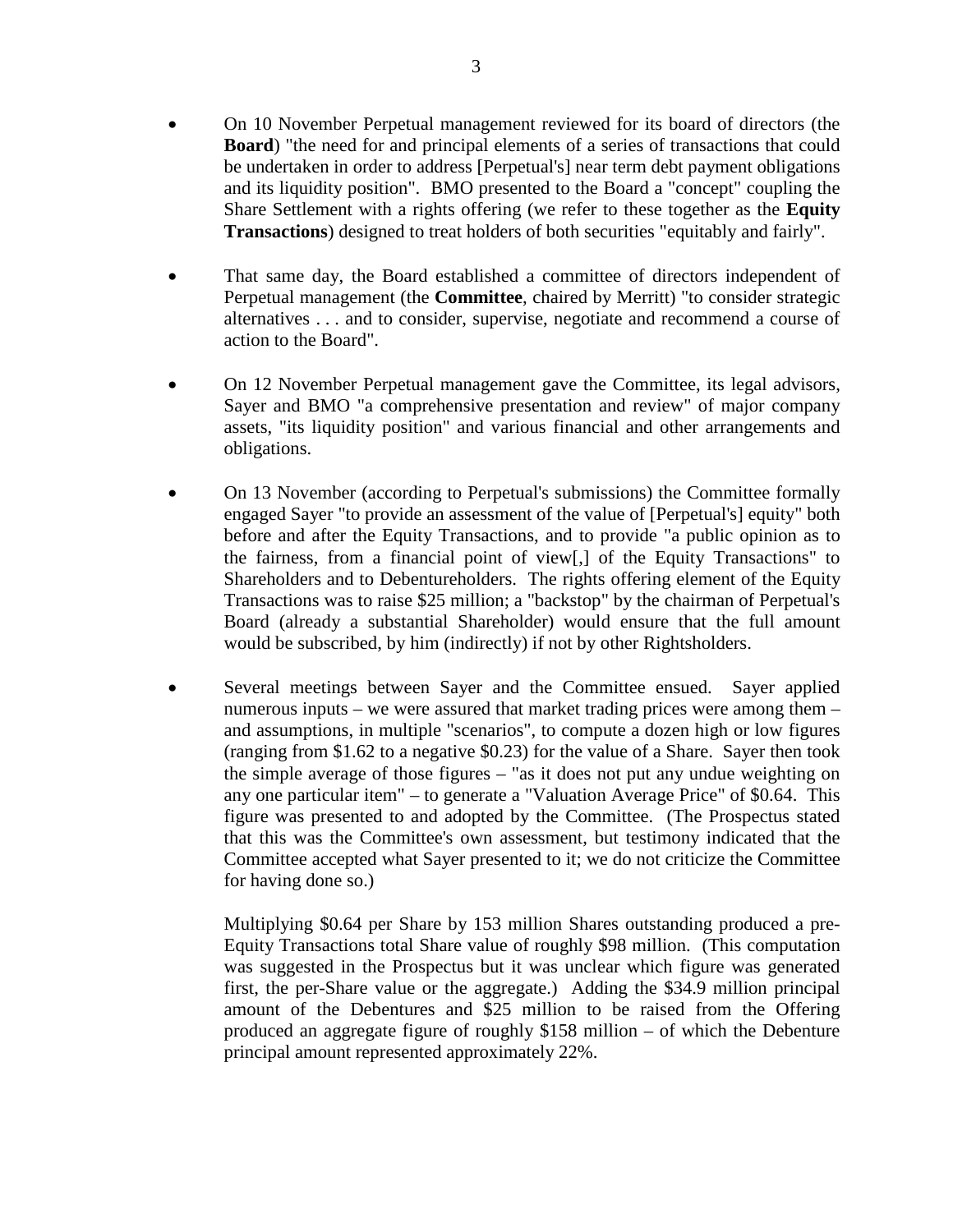Sayer issued its Fairness Opinion, dated 19 November. This was stated to be subject to numerous assumptions and without "expressing … any opinion as to the price at which the Shares will trade". It concluded that "the Equity Transactions . . . [are] fair, from a financial point of view, to the Shareholders and to the holders of the [Debentures]".

According to the Prospectus, the Committee "determined that ensuring holders of [Debentures] receive approximately 22% of the pro forma equity after the Equity Transactions is fair to the [Debentureholders]".

In light of that determination, the Fairness Opinion and advice from Sayer and BMO (among other things), the Committee found the Equity Transactions to be "in the best interest of" Perpetual, and recommended that the Board approve them. That recommendation was apparently given on 19 November.

- Some 72,000 Shares traded on the TSE that day, closing 19 November at \$0.445 per Share. Debentures had last traded on 16 November, on modest volume to close at \$95 per \$100 principal amount.
- On 20 November Perpetual issued a news release disclosing a package of "recapitalization transactions" (the **Announcement**). These included an extension of Perpetual's banking arrangements and the sourcing of \$18.2 million "collateralized by" its TOC shareholding. Most pertinent to this proceeding was the disclosure of the Equity Transactions – Perpetual's election to make a Share Settlement of the Debentures at their year-end maturity date, and the "fully backstopped" \$25 million Offering. The Announcement stated that the recapitalization transactions would give Perpetual added liquidity and reduce its indebtedness by \$55 million.

The Announcement noted that the Rights would enable holders to buy Shares at their VWAP "less a discount of 80.7%". It disclosed that Perpetual's chairman then owned approximately 22.9% of the outstanding Shares, which would drop to some 17.8% if all other Rightsholders fully exercised their Rights, but which could rise if instead his backstop were called upon.

- On 23 November Perpetual's preliminary short-form prospectus for the Offering was receipted by the ED (through his delegate; references in this decision to the ED include his delegates).
- Correspondence ensued between ASC Corporate Finance Department personnel and Perpetual's filing counsel, mostly involving ASC analyst comments on the preliminary prospectus disclosure and responses from filing counsel.
- On 27 November legal counsel for Polar and K2 wrote to Perpetual, criticizing the Offering as "oppressive and unfairly prejudicial to Polar, K2 and the other holders of [Debentures]", and as an "unprecedented and flagrant abuse of the capital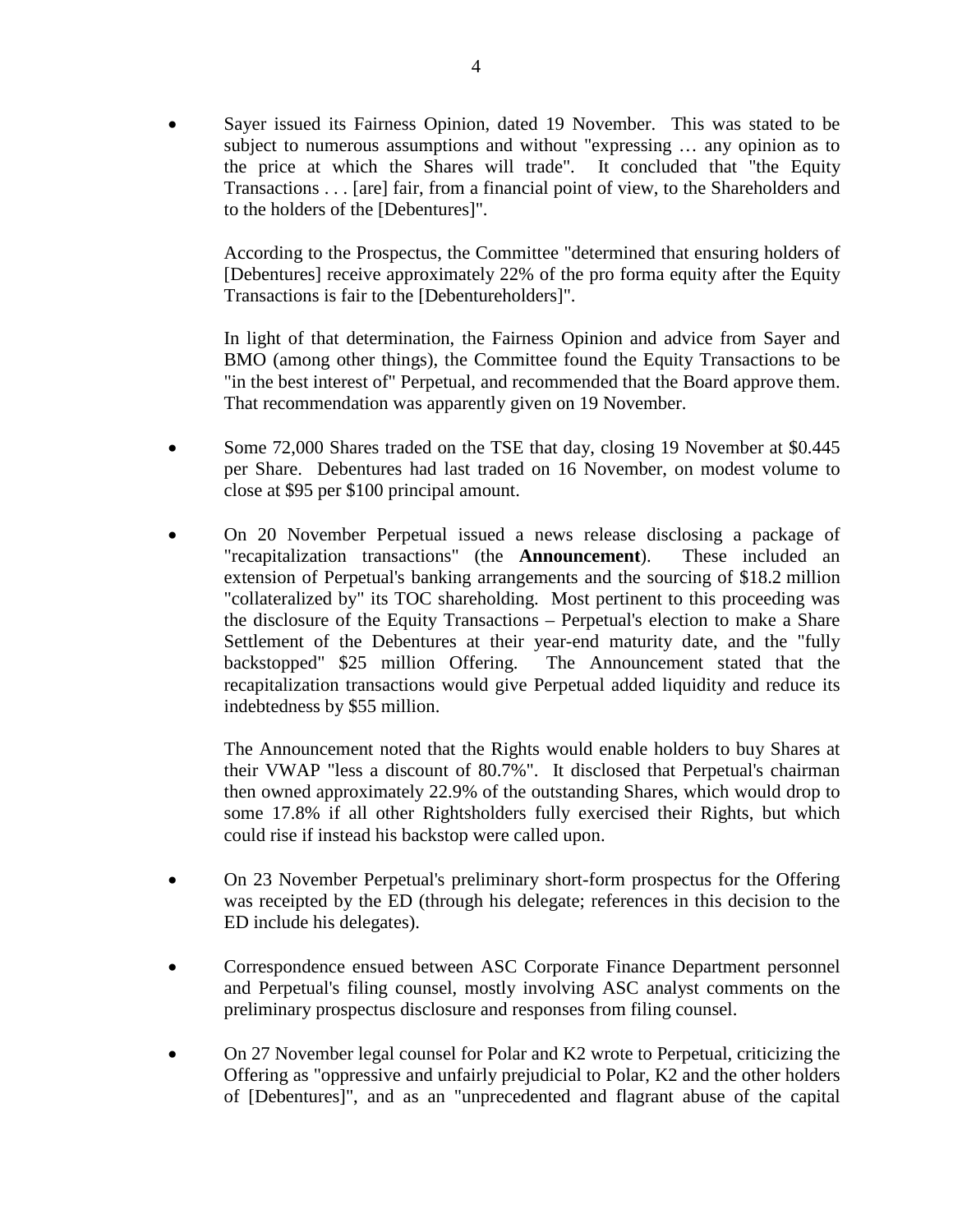markets in Canada". Perpetual, through its legal counsel, responded on 30 November with a letter setting out its perspective that the "Equity Transactions are not at all abusive".

- On 1 December legal counsel for Polar and K2 wrote to the ED, setting out their concerns in respect of the Equity Transactions and requesting that a receipt for the offering final prospectus be denied or, in the alternative, requesting a hearing.
- The Equity Transactions both involved a calculation of the VWAP of the Shares, based on TSE trading from 25 November through 22 December.
- Perpetual's final prospectus for the Offering was receipted by the ED and issued with a 7 December date. The Prospectus reproduced the Fairness Opinion. The ED emailed counsel for Polar and K2 that day, advising of the receipting decision and summarizing the rationale.
- On 11 December the Applicants issued a notice launching the present proceeding.
- 16 December was the record date for determining eligibility, as a Shareholder, to receive Rights.
- The hearing of the Appeal and Application was held on 22 and 23 December.
- The Rights were to begin trading apart from the Shares on 23 December, but Perpetual arranged with the TSE to defer that to 24 December.
- The Debentures (as mentioned) matured on 31 December, and were to be settled in Shares.
- The Offering was set to end on 15 January 2016.

# <span id="page-6-0"></span>**III. THE PARTIES' POSITIONS GENERALLY**

# <span id="page-6-1"></span>**A. Position of the Applicants**

[15] Although there was no suggestion that Perpetual had contravened the Act, the Applicants asserted that Perpetual's behaviour was nonetheless so unfair, and so antithetical to the efficient operation of the capital market, that it was either (or both) contrary to the public interest for the ED to have receipted the Prospectus, and in the public interest for us to cease-trade the Rights.

[16] The Applicants contended that Perpetual, through the Equity Transactions, was undermining their status as debt investors and their legitimate expectations as Debentureholders. More specifically, the Applicants suggested that the essence of the arrangement for which Debenture investors had contracted and which they, and the capital market generally, expected Perpetual to fulfil – namely their entitlement at maturity to the repayment of the Debenture principal amount either in cash or in Shares of equivalent worth – was being thwarted by the launch of the concurrent Offering. The Applicants noted that the Equity Transactions would give Rightsholders collectively more Shares than the Debentureholders at a much lower effective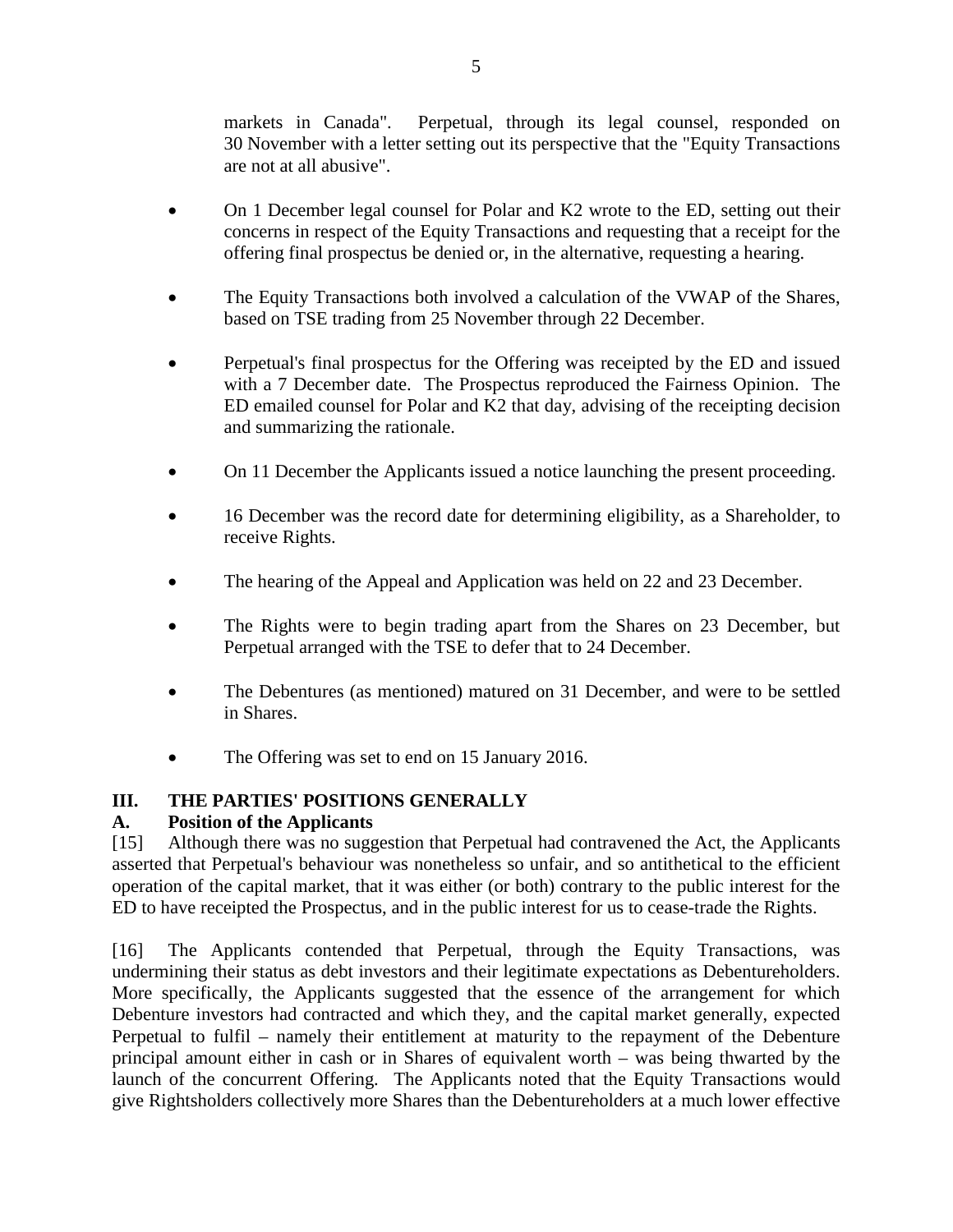cost per Share, and that irrespective of Share trading prices and numbers of Shares issuable under the Equity Transactions, the Shares issuable to Debentureholders under the Share Settlement would account for only a fixed 22% of the Shares outstanding after the transactions. (Correspondence in evidence mentioned a 21.2% figure, but 22% was the figure generally used in submissions and, therefore, in this decision).

[17] This was not, according to the Applicants, what Debentureholders had bargained for, even if it did not breach the express terms of the Indenture. Moreover, the Applicants (pointing to a Perpetual website presentation, among other things) argued that this fixed proportionate Shareholding was deliberate. The Applicants suggested that the result would not deliver Debentureholders anything close to \$34.9 million in value, and contended that it was therefore unfair to them, and egregiously so.

[18] The Applicants also asserted that Perpetual's conduct jeopardized the efficiency of, and confidence in, the broader Canadian market for convertible debentures (or convertible securities generally). According to the Applicants, capital-market expectations would be upended were the Offering allowed to proceed – "The finance textbooks would have to be rewritten", according to Potvin – and other issuers of convertible debentures could be prompted to follow Perpetual's example, to the detriment of their respective debentureholders.

# <span id="page-7-0"></span>**B. Positions of Perpetual and Staff**

[19] Perpetual and Staff both opposed the Appeal and the Application, on largely shared grounds. Both asserted that the Applicants failed to establish either abuse of Debentureholders or jeopardy to the capital market; such evidence as there was on the latter point amounted, in their submissions, to mere speculation.

[20] Without conceding that the Equity Transactions were unfair, Perpetual and Staff both argued that even were there an element of unfairness, an ASC hearing was not the appropriate venue for dealing with it (the commercial courts would be more appropriate), and that neither overturning the Prospectus receipt nor a cease-trade order would be an appropriate remedy.

# <span id="page-7-1"></span>**C. Parties' Positions on Our Public Interest Authority**

[21] The parties agreed – and we concurred – that the principles and factors governing the exercise of our public interest authority, in the absence of a proved contravention of the Act, were set out in past decisions to which we were directed.

[22] The Applicants pointed to the following passages (paras. 74 and 88) of *Re Canadian Tire Corp*. (1987), 10 O.S.C.B. 857 (affirmed (1987), 35 B.L.R. 117 (Ont. Div. Ct.), leave refused (1987), 35 B.L.R. xx (Ont. C.A.), in support of their contention that we must exercise our public interest authority here:

To accede to counsel's contention that a specific breach of the legislation or of a policy statement must be shown before section 123 can be invoked would not only be contrary to the plain wording of section 123, but also would be a failure by the Commission to exercise the mandate vested in it by the Legislature. There are few areas in our public life that are as dynamic and as innovative as our capital markets. For the most part, that dynamism and innovation enure to the benefit of the economy at large and individual investors in particular. But that same dynamism and innovation can, and does, lead to abuse. A regulatory agency charged with oversight of the capital markets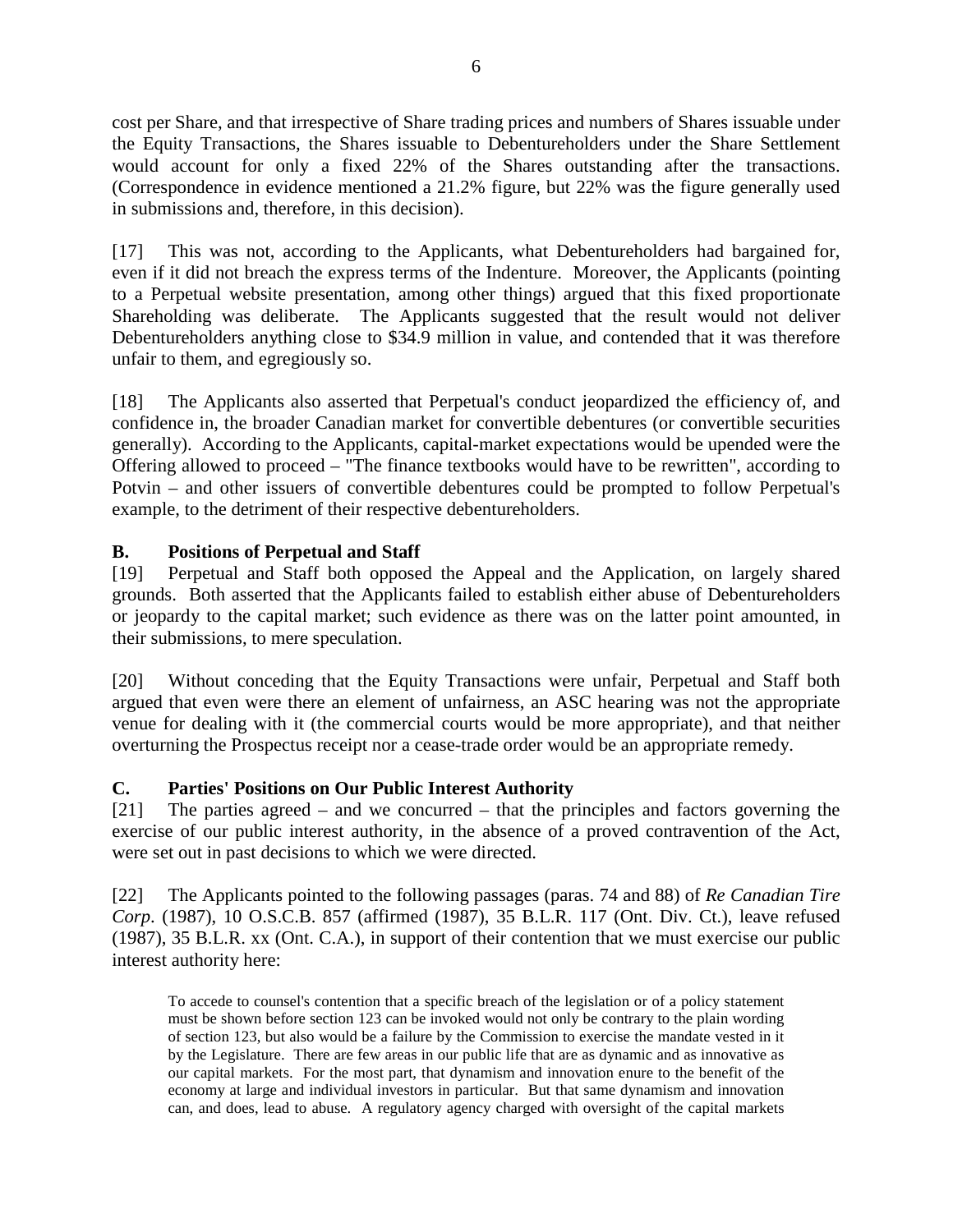must have the capacity to move quickly to stop transactions which it considers to be injurious to the capital markets. Regardless of its rate of production, the Commission cannot possibly issue policy statements that cover, much less keep up with, the types of transactions that are conceived in the marketplace. It is in that sense that we adopt and reaffirm the statement quoted above from [*Re Cablecasting Ltd.*, [1978] O.S.C.B. 37].

. . .

In these circumstances, we have no hesitation in saying that this transaction is contrary to the public interest, as that term is used in section 123 of the Act. When the public market is sold some \$100 million of Class A non-voting shares consequent upon a reorganization that, among other things, provides takeover protection to those shares and the controlling shareholders, some three years later, devise a scheme in conjunction with those who wish to obtain control of the Corporation, to circumvent the coattail while, in effect, receiving the full price for their shares, regulatory intervention to stop an abusive transaction is called for. A transaction such as is proposed here is bound to have an effect on public confidence in the integrity of our capital markets and on public confidence in those who are the controllers of our major corporations. If abusive transactions such as the one in issue here, and this is as grossly abusive a transaction as the Commission has had before it in recent years, are allowed to proceed, confidence in our capital markets will inevitably suffer and individuals will be less willing to place funds in the equity markets. That can only have a deleterious effect on our capital markets and, in that sense, it is in the public interest that this Offer be cease traded along with the Billeses' tendering of their common shares to the Offer.

#### [23] All parties acknowledged limits on the public interest authority, as discussed in *Committee for the Equal Treatment of Asbestos Minority Shareholders v. Ontario (Securities Commission)*, 2001 SCC 37 (at paras. 41-45):

However, the public interest jurisdiction of the OSC [the Ontario Securities Commission] is not unlimited. Its precise nature and scope should be assessed by considering s. 127 in context. Two aspects of the public interest jurisdiction are of particular importance in this regard. First, it is important to keep in mind that the OSC's public interest jurisdiction is animated in part by both of the purposes of the Act described in s. 1.1, namely "to provide protection to investors from unfair, improper or fraudulent practices" and "to foster fair and efficient capital markets and confidence in capital markets". Therefore, in considering an order in the public interest, it is an error to focus only on the fair treatment of investors. The effect of an intervention in the public interest on capital market efficiencies and public confidence in the capital markets should also be considered.

Second, it is important to recognize that s. 127 is a regulatory provision. In this regard, I agree with Laskin J.A. [in the Ontario Court of Appeal decision appealed from, at (1999), 43 O.R. (3d) 257] that "[t]he purpose of the Commission's public interest jurisdiction is neither remedial nor punitive; it is protective and preventive, intended to be exercised to prevent likely future harm to Ontario's capital markets" (p. 272). This interpretation of s. 127 powers is consistent with the previous jurisprudence of the OSC in cases such as [*Canadian Tire*], in which it was held that no breach of the Act is required to trigger s. 127. It is also consistent with the objective of regulatory legislation in general. The focus of regulatory law is on the protection of societal interests, not punishment of an individual's moral faults: see *R. v. Wholesale Travel Group Inc*., [1991] 3 S.C.R. 154, at p. 219.

Furthermore, the above interpretation is consistent with the scheme of enforcement in the Act. The enforcement techniques in the Act span a broad spectrum from purely regulatory or administrative sanctions to serious criminal penalties. The administrative sanctions are the most frequently used sanctions and are grouped together in s. 127 as "Orders in the public interest". Such orders are not punitive: *Re Albino* (1991), 14 O.S.C.B. 365. Rather, the purpose of an order under s. 127 is to restrain future conduct that is likely to be prejudicial to the public interest in fair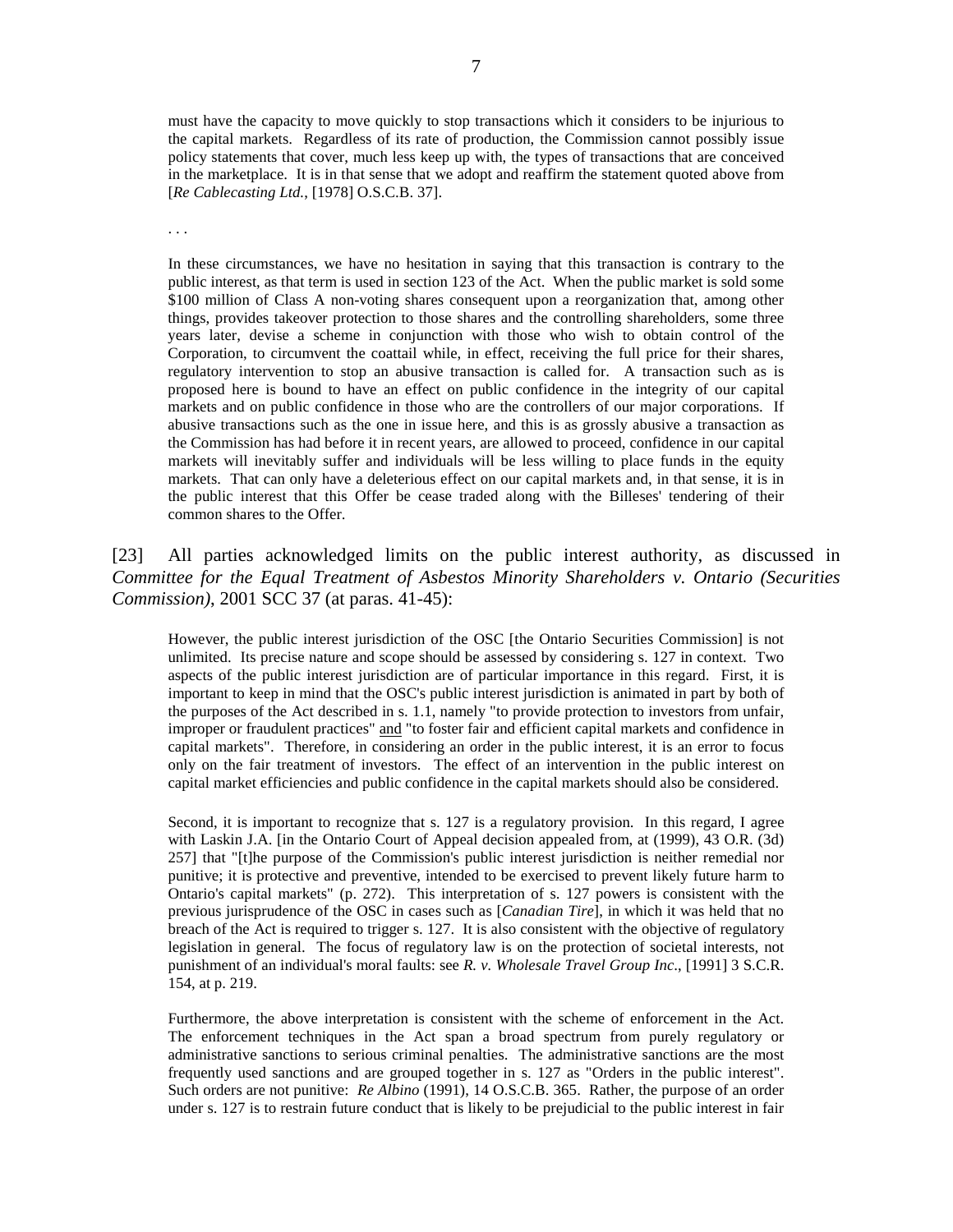and efficient capital markets. The role of the OSC under s. 127 is to protect the public interest by removing from the capital markets those whose past conduct is so abusive as to warrant apprehension of future conduct detrimental to the integrity of the capital markets: *Re Mithras Management Ltd.* (1990), 13 O.S.C.B. 1600. In contradistinction, it is for the courts to punish or remedy past conduct under ss. 122 and 128 of the Act respectively: see D. Johnston and K. Doyle Rockwell, *Canadian Securities Regulation* (2nd ed. 1998), at pp. 209-11.

More specifically, s. 122 makes it an offence to contravene the Act and, though the OSC's consent is required before a proceeding under s. 122 can commence, the provision authorizes the courts to impose fines and terms of imprisonment. Under s. 128, the OSC may apply to the Ontario Court (General Division) for a declaratory order. In making such an order, the courts may resort to a wide range of remedial powers detailed in that section, including an order for compensation or restitution which would be aimed at providing a remedy for harm suffered by private parties or individuals. In addition, further remedial powers are available under Part XXIII of the Act which deals with civil liability for misrepresentation and tipping and creates rights of action for rescission and damages.

In summary, pursuant to s.  $127(1)$ , the OSC has the jurisdiction and a broad discretion to intervene in Ontario capital markets if it is in the public interest to do so. However, the discretion to act in the public interest is not unlimited. In exercising its discretion, the OSC should consider the protection of investors and the efficiency of, and public confidence in, capital markets generally. In addition, s. 127(1) is a regulatory provision. The sanctions under the section are preventive in nature and prospective in orientation. Therefore, s. 127 cannot be used merely to remedy Securities Act misconduct alleged to have caused harm or damages to private parties or individuals.

[24] The Applicants drew our attention specifically to the opening sentence of the final paragraph just quoted from *Asbestos*. Perpetual would have us focus on the remainder of that paragraph.

[25] The public interest authority was also considered by the ASC in *Re ARC Equity Management (Fund 4) Ltd.*, 2009 ABASC 390 (at paras. 64-70 and 116):

None of the parties alleged that any of the circumstances or conduct surrounding the Transaction involved contraventions of Alberta securities laws. That, however, does not dispose of the application or preclude us from taking action we consider appropriate in the public interest.

The Commission is charged with administering Alberta securities laws in the public interest with a view to protecting investors, facilitating a fair and efficient capital market, and fostering confidence in that capital market and among capital market participants generally. Our authority to make orders under section 198(1) of the Act is not restricted to instances in which we find a specific contravention of a specific provision of securities laws; the test, always, is whether the public interest is best served by the making of an order. We have, therefore, a broad public interest jurisdiction. It is sufficiently broad to enable us, were we to consider it appropriate, to effect the result sought by ARC.

That said, our public interest jurisdiction is to be exercised with care. The scope of the comparable jurisdiction in Ontario, and its use, have been discussed in several OSC [Ontario Securities Commission] decisions. Thus, in [*Cablecasting*] (at 43) the OSC gave guidance as to when it might intervene in a transaction through the exercise of its public interest jurisdiction in the absence of a contravention of securities laws:

If the transaction under attack was of an entirely novel nature, Commission action might seem more appropriate. Another relevant consideration in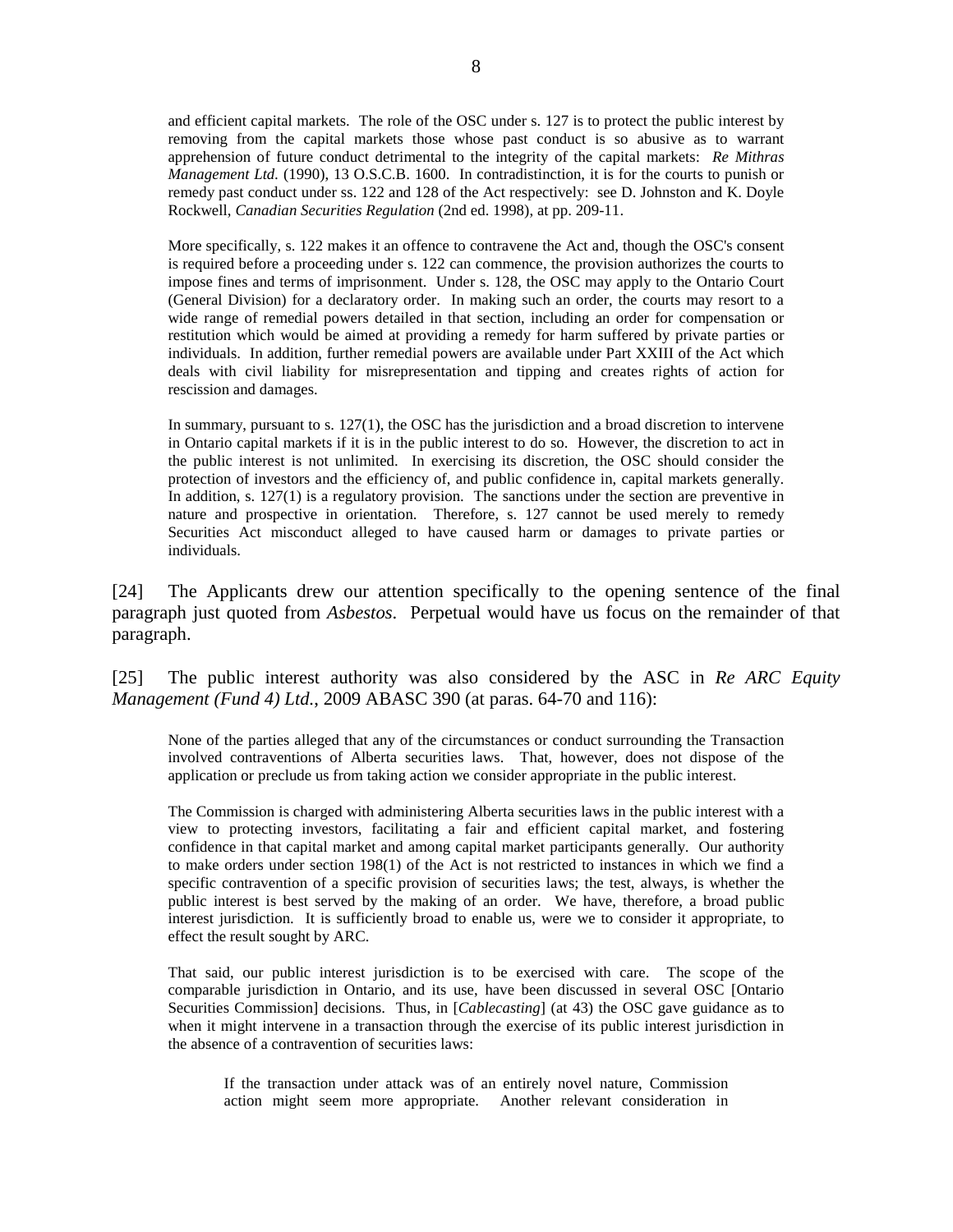assessing whether to act against a particular transaction is whether the principle of the new policy ruling that would be required to deal with the transaction is foreshadowed by principles already enunciated in the Act, the regulations or prior policy statements. Where this is the case the Commission will be less reluctant to exercise its discretionary authority than it will be in cases that involve an entirely new principle.

In [*Canadian Tire*] the OSC commented on the same issue. There the OSC recognized that it should "move with caution" (at [75]) but would act if necessary to prevent an abusive transaction from occurring (at [90-91]):

. . . Participants in the capital markets must be able to rely on the terms of the documents that form the basis of daily transactions. And it would wreak havoc in the capital markets if the Commission took to itself a jurisdiction to interfere in a wide range of transactions on the basis of its view of fairness through the use of the cease trade power . . . . The Commission's mandate under section 123 [the counterpart to our section 198] is not to interfere in market transactions under some presumed rubric of [ensuring] fairness.

The Commission was cautious in its wording in [*Cablecasting*] and we repeat that caution here. To invoke the public interest test of section 123, particularly in the absence of a demonstrated breach of the Act, the regulations or a policy statement, the conduct or transaction must clearly be demonstrated to be abusive of shareholders in particular, and of the capital markets in general. A showing of abuse is something different from, and goes beyond, a complaint of unfairness. A complaint of unfairness may well be involved in a transaction that is said to be abusive, but they are different tests. Moreover, the abuse must be such that it can be shown to the Commission's satisfaction that a question of public interest is involved. That almost invariably will mean some showing of a broader impact on the capital markets and their operation.

More recently, the OSC in *Re Sears Canada Inc.* (2006), 22 B.L.R. (4th) 267 (affirmed (2006), 21 B.L.R. (4th) 311 (Ont. Div. Ct.)) similarly ruled (at paras. 304-08) that, in the absence of a contravention, it would intervene on public interest grounds only if there were a finding that the conduct under scrutiny was abusive of shareholders particularly and the integrity of the capital market generally.

In our view, this cautious approach recognizes the danger that a well-intentioned panel minded to address a harm discerned in a particular set of facts could inadvertently respond too aggressively or with too broad a brush, with unintended and undesirable consequences, including consequences for participants in other, unobjectionable transactions or circumstances. Accordingly, we believe that a panel would be ill-advised to rely solely on its public interest authority to intervene in a transaction and interfere with negotiated, and otherwise legal, arrangements or outcomes unless there is compelling evidence that a failure to intervene would truly be abusive to investors and the integrity of the capital market.

In short, our public interest jurisdiction is available to address a clearly demonstrated abuse of investors and the integrity of the capital market, even in the absence of a contravention of Alberta securities laws. However, our public interest jurisdiction is to be exercised with restraint.

. . .

Having concluded that this is not a clear case of an abuse warranting the exercise of our public interest jurisdiction, we consider that ARC has raised issues worthy of analysis and debate. Private placements of voting securities negotiated in such circumstances may come under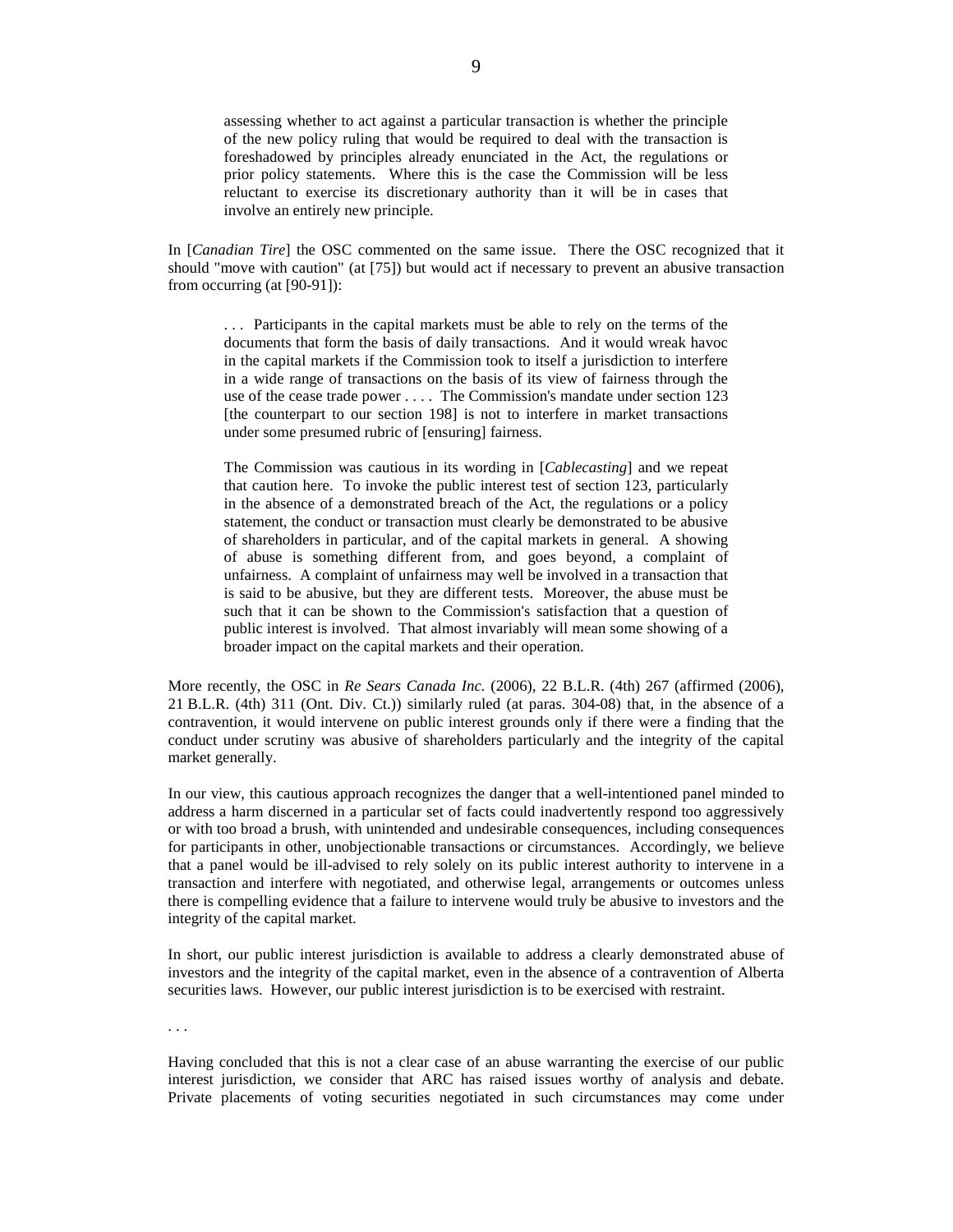deserved scrutiny. Depending on all the circumstances, a future effort to follow Paramount's approach might encounter not just serious challenge, but possibly also a different outcome.

[26] Perpetual and Staff suggested that *ARC* was instructive for the Application. The Applicants thought the two cases distinguishable.

# <span id="page-11-1"></span><span id="page-11-0"></span>**D. Parties' Positions Particular to the Appeal 1. Applicants' Position on the Appeal**

[27] In their Appeal of the ED's issuance of a receipt for the Prospectus, the Applicants argued that the standard to be applied by this panel was "correctness". In support, they cited *Re Workum*, 2006 ABASC 1099, and pointed to the broad range of possible appeal outcomes contemplated by section 36(3) of the Act.

[28] Concerning their standing to appeal, the Applicants cited *Re Canada Malting Co.*, 1986 LNOSC 224 (at page 9) for the proposition that "[t]hose whose rights or whose economic interests have been affected by decisions . . . are . . . 'directly affected' by a decision". The Applicants argued that this reasoning applied here, to them.

[29] In respect of the actual decision appealed, the Applicants pointed to *Re Guard Inc.*, 1996 LNONOSC 242 for the proposition "that the public interest discretion to refuse to issue a receipt is broader than the . . . public interest jurisdiction".

# **2. Staff's Position on the Appeal**

<span id="page-11-2"></span>[30] Staff disputed the Applicants' standing in the Appeal. In particular, Staff submitted that theoretical "adverse incidental consequences" to Debentureholders from the Offering did not alone render them "directly affected" (a precondition to an appeal under section 35 of the Act) by the ED's decision to receipt the Prospectus.

[31] Were we nonetheless to grant the Applicants standing, Staff argued that the Appeal should be "on the record" – that is, based on the material that was before the ED when the receipting decision was made, but not on other subsequently-appearing material adduced in this hearing.

[32] Staff contended that the Appeal standard should be "reasonableness". Staff observed that *Workum* predated the Supreme Court of Canada's prescription of the reasonableness standard in *Dunsmuir v. New Brunswick*, 2008 SCC 9, [2008] 1 S.C.R. 190. Staff also noted that the Alberta Court of Appeal applies a reasonableness standard in appeals from ASC panel decisions (*Alberta (Securities Commission) v. Lavallee*, 2009 ABCA 52). Section 38(6) of the Act, which governs such appeals, sets out a range of possible outcomes parallel to the list in section 36(3).

# **3. Perpetual's Position on the Appeal**

<span id="page-11-3"></span>[33] Perpetual shared and adopted Staff's position concerning the Appeal.

# <span id="page-11-4"></span>**IV. THE APPEAL: ANALYSIS AND CONCLUSIONS**

# <span id="page-11-5"></span>**A. Standing**

[34] We began our analysis on the Appeal with the question of standing.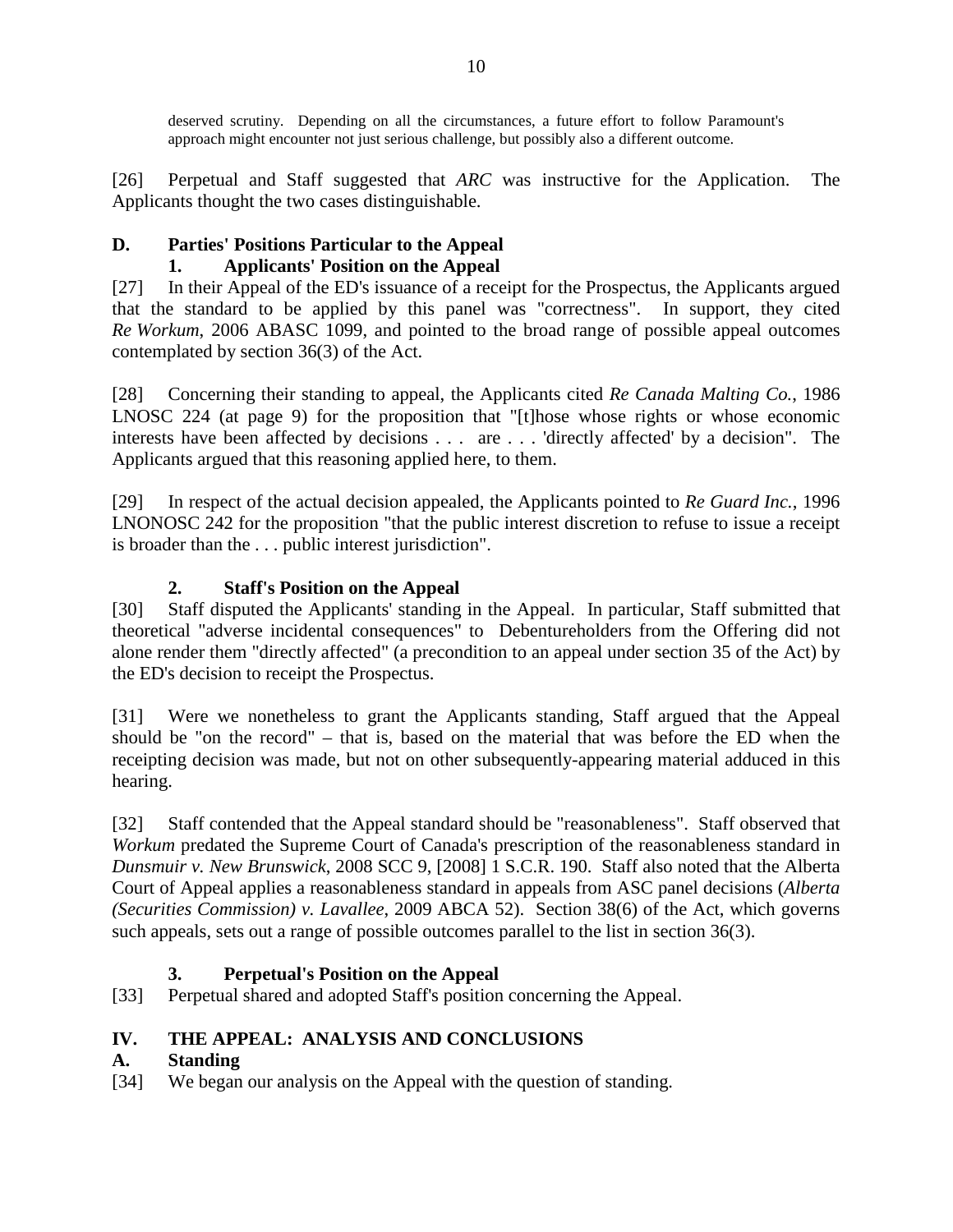[35] We considered Staff's view to be perhaps narrower than intended by the Act. In practical terms, it might be (as Staff suggested) that a prospectus receipt would directly affect (in the sense of section 35 of the Act) only the filing issuer. However, that need not necessarily be the case; it would depend on the circumstances.

[36] The circumstances here were likely atypical. The terms of the Offering (for which the Prospectus was required) would have a direct, and potentially significant, effect on the proportion of Perpetual's equity that Debentureholders could anticipate under the Share Settlement. Counsel for at least two of the Applicants complained to the ED, as the prospectus review process was under way, about this perceived direct effect on their clients' economic interests or expectations.

[37] The evidence indicated that the ED considered the complaint and factored it into his ultimate decision to receipt the Prospectus.

[38] In the circumstances, we were satisfied that the Applicants (including Cambridge, which joined the other two Applicants in the Appeal under common legal representation) had standing to appeal the ED's decision.

# <span id="page-12-0"></span>**B. Appeal on the Record**

[39] We agreed with Staff's position that the Appeal should be on the record. That record excluded much material presented in this hearing but not before the ED at the time the Prospectus was receipted. We had no difficulty in disabusing ourselves of that later-compiled information when considering the Appeal.

# <span id="page-12-1"></span>**C. Standard of Review**

[40] We were persuaded, for the reasons argued by Staff, that the appropriate standard of review in the Appeal was reasonableness.

# <span id="page-12-2"></span>**D. Analysis**

[41] We considered the information that the ED had before him at the relevant time. We also considered his responsibilities under the Act, the discretion available to him, and the provisions of the Act (notably, sections 121(1) and (2)) that specifically address the issuance or denial of a prospectus receipt.

[42] The evidence satisfied us that the ED performed a reasonable and diligent review of matters relevant to the Prospectus-receipting decision; that in that regard he asked reasonable questions of Perpetual, and imposed reasonable requirements on it; and that he received satisfactory responses and assurances from or on behalf of Perpetual. We therefore did not consider the ED's decision-making process to have been unreasonable. More importantly, we were satisfied that his ensuing decision to receipt the prospectus was reasonable.

# <span id="page-12-3"></span>**E. Conclusion on the Appeal**

[43] The ED's decision having been reasonable in the circumstances, we discerned no grounds to interfere with it. We therefore dismissed the Appeal.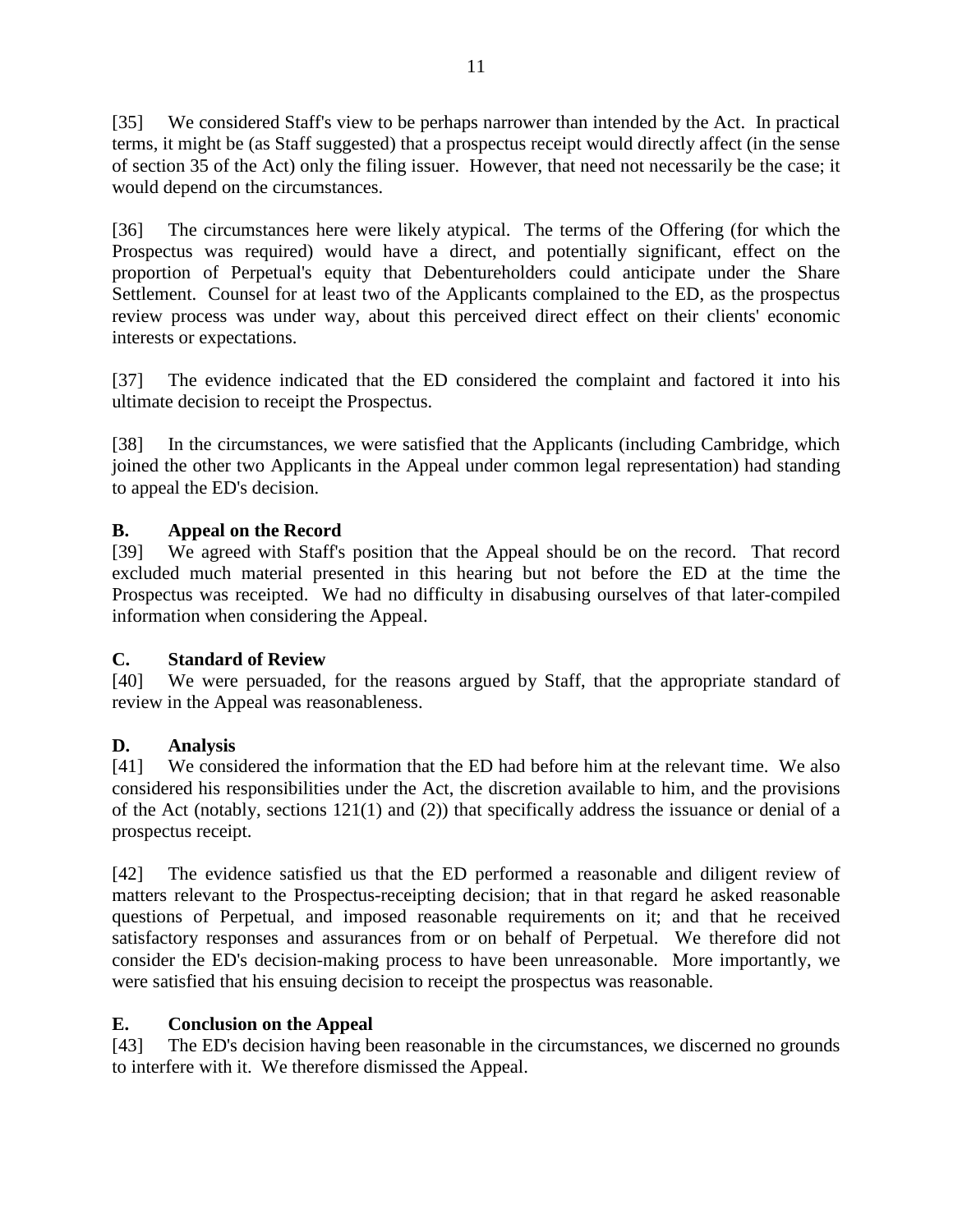#### <span id="page-13-0"></span>**V. APPLICATION FOR A CEASE-TRADE ORDER**

[44] We turned next to the Application for an order under section 198(1)(a) of the Act that trading in Rights cease.

#### <span id="page-13-1"></span>**A. Our Public Interest Authority**

[45] This panel clearly had the authority, even in the absence of a contravention of the Act, to issue such an order in the exercise of our regulatory responsibilities to protect investors and to foster fairness, and confidence, in our capital market – if we considered it to be in the public interest to do so. However, that public interest authority must be exercised with care and caution, giving due attention to principles enunciated (as quoted above) in *Canadian Tire*, *Asbestos*, and *ARC*. Although some of those decisions referred expressly to a different province or a different securities commission, the principles apply equally in Alberta (*Re TransCap Corporation*, 2013 ABASC 326 (at para. 14)).

[46] Care and caution do not preclude the exercise of the public interest authority, but some animating principles bear reiteration. "The purpose of the Commission's public interest jurisdiction is neither remedial nor punitive; it is protective and preventive, intended to be exercised to prevent likely future harm to . . . capital markets" (*Asbestos*, adopting the statement of Laskin JA, at para. 42). Our mandate "is not to interfere in market transactions under some presumed rubric of [ensuring] fairness"; "the conduct or transaction must clearly be demonstrated to be abusive of shareholders in particular, and of the capital markets in general", and "abuse . . . goes beyond a complaint of unfairness" (*Canadian Tire*, at 90-91).

#### <span id="page-13-2"></span>**B. Interaction of the Offering and the Share Settlement**

[47] The Offering stood at the heart of the dispute between the Applicants and Perpetual, but this was because of its interaction with the Share Settlement. As noted, a feature of the Debentures was the method prescribed by the Indenture for determining the number of Shares issuable in the Share Settlement – a number whose aggregate value would approximate the principal amount of the Debentures. We use the word "approximate" advisedly, because the Indenture calculations applied not a particular Share trading price on the date of the Share Settlement, but instead a VWAP. The required volume-weighting would force some smoothing from actual trading prices over the formula period, such that the VWAP price might not match the TSE Share price for any particular trade, and probably would not match the closing price at the end of the VWAP computation period. Moreover, that period ended (and the result was therefore locked in) several days before the Debenture maturity date. During that interval, normal-course market trading alone might accentuate a deviation between the principal amount of the Debentures and the trading value of the Shares issuable in settlement.

[48] There appeared nothing troubling about any of this. Those involved – seller and buyers – in the original issuance of the Debentures and subsequent trading in them (at least before the Announcement) can in our view reasonably be presumed to have understood the variables at play, but to have accepted (and perhaps preferred) an element of price smoothing to reliance on a single day's trading price (with the potentially anomalous results that might produce) as well as the scope for market-derived variation in the final days before the maturity date. While the result did not ensure the Debentureholders would receive, at maturity, Shares with a realizable (trading) value precisely equal to what they would have realized were the Debentures settled in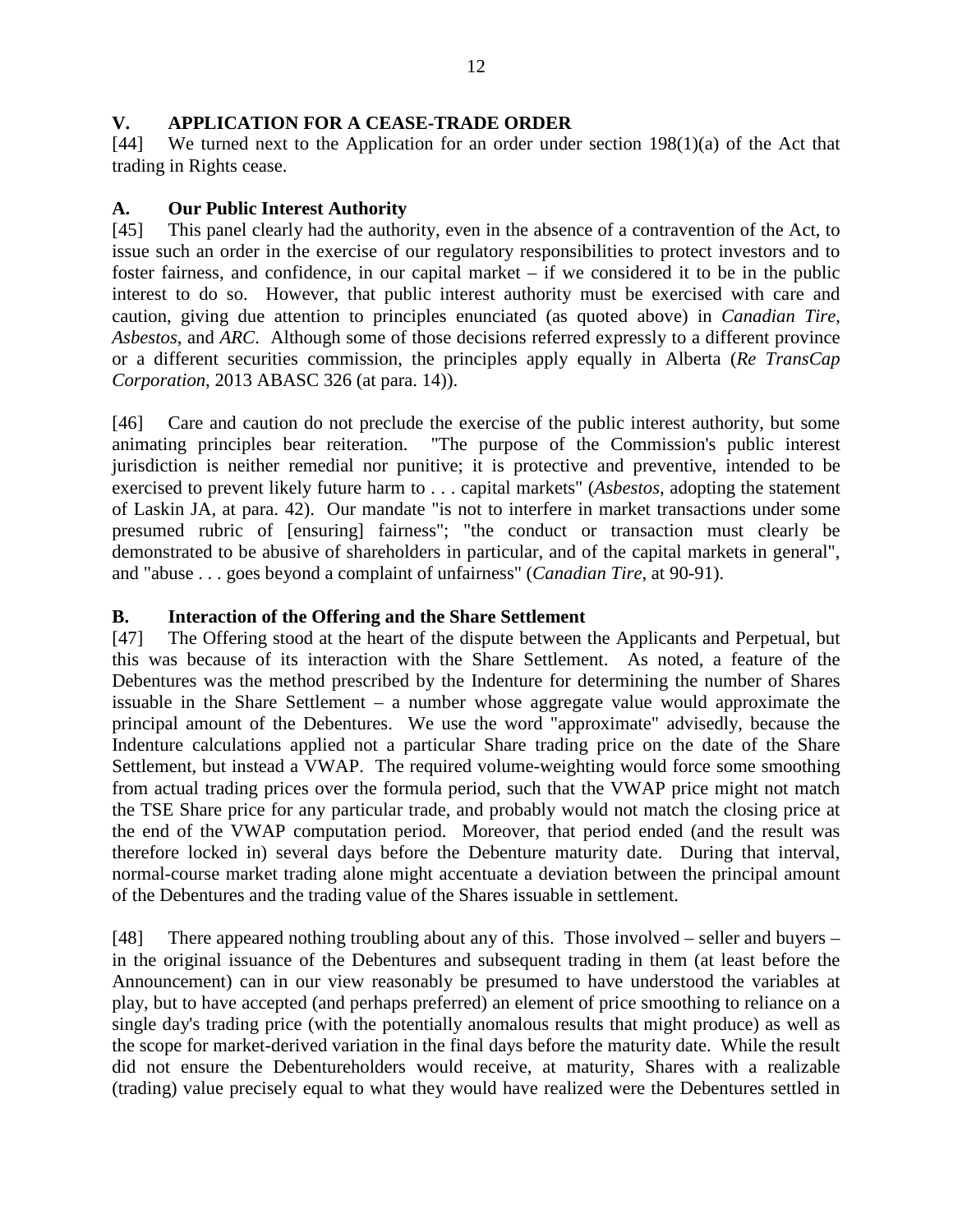cash (\$34.9 million), the Applicants argued that Debentureholders bargained for, and could reasonably expect, something quite close. In our view, that position was reasonable.

[49] The parties seemed not to dispute that the inverse relationship between the Share price (as reflected in the VWAP) and number of Shares issuable on the Share Settlement was likely to depress the trading price of the Shares once Perpetual's election for the Share Settlement was announced. This would be a natural response of market participants to knowledge of an imminent dilution through the issuance of the new Shares, but also a process capable of building on itself through altered trading considerations and behaviour. Existing Shareholders might be prompted to sell before the Share price dropped further, while prospective buyers might delay in expectation of lower prices to come. While there was disagreement as to whether this warranted the description "death spiral" (we considered the nomenclature essentially irrelevant), we accepted that the effect was real – and a foreseeable part of the bargain between Perpetual and its Debenture investors. Even so, under the terms of the Indenture (absent the Offering) the pricedepression should be largely offset (subject to the smoothing and time-interval factors mentioned) by the greater number of Shares issuable in the Share Settlement.

[50] We understood Caiger to consider that this price-depressing effect meant that the trading market for Shares ceased to be efficient, and that trading prices were therefore an unreliable indicator of Share value. We return to this issue below.

[51] The second factor at issue here was the Offering. By its timing and design, it was bound to affect the Debentureholders as well as Perpetual's existing Shareholders.

[52] The Offering would itself involve significant dilution, in terms of numbers of Shares. The Rights would entitle the holders to buy new Shares at their VWAP (the same VWAP as used for the Share Settlement) – less an 80.7% discount (only a 5% discount would be used for the Share Settlement). Full exercise of the Rights was effectively assured by the backstop. The Offering would thus prompt the same sort of price-depressing effect as the Share Settlement.

[53] The timing of the Offering – concurrent with the imminent, simultaneously announced Share Settlement – meant a double dose of Share dilution and foreseeable associated Share price declines. Some of this was occurring during the VWAP calculation period. The Applicants suggested that it would continue beyond that period. This could accentuate any difference between the Debenture principal amount and the trading value of the Shares issuable in the Share Settlement.

[54] One particular aspect of the Offering structure – the aspect most offensive to the Applicants – seemed likely to accentuate that difference, and the associated detriment to Debentureholders. This was the locking in, at 22%, of the number of Shares issuable in the Share Settlement as a proportion of the total outstanding Shares on completion of the Equity Transactions. No matter how many Shares were outstanding, or how low their trading price, that proportion would not vary. Nor would the corresponding proportion of the aggregate trading value of outstanding Shares. In that sense, the Offering blocked what would otherwise be a substantially self-compensating feature of the Indenture (Debentureholders would receive more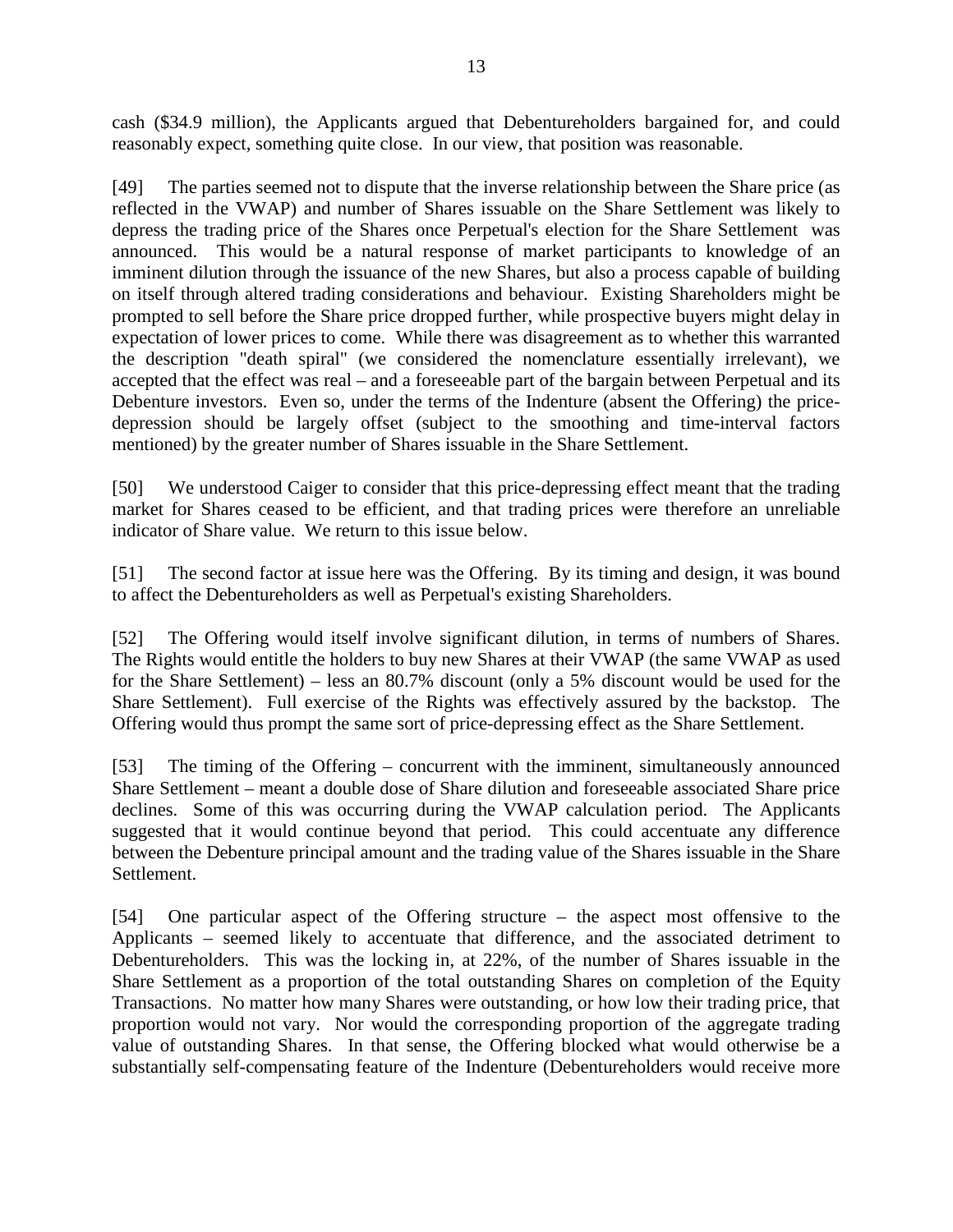Shares – and with them, absent the Offering, a greater proportion of Perpetual's equity – the lower the VWAP fell).

[55] The Applicants presented this as a betrayal of the bargain they made as debt investors, an abuse of Debentureholders and (if not halted) a tactic likely to be repeated by other issuers of convertible securities, to the detriment of capital market efficiency and confidence.

# <span id="page-15-0"></span>**C. Perpetual's Motivation**

[56] Perpetual, as noted, denied any abuse and conceded no unfairness. It maintained – as it had communicated in both the Announcement and the Prospectus – that the Debentureholders were being treated fairly. Perpetual asserted that the Equity Transactions together will deliver to Debentureholders exactly what they bargained for.

[57] Perpetual's position emphasized the financial challenges it was facing before the Announcement. Settling the Debentures would remove \$34.9 million of indebtedness, but a cash settlement would have to be funded; a Share Settlement would obviate that need. There was discussion in the hearing about whether Perpetual could have, or should have, sold its TOC shares to fund such cash settlement. Perpetual suggested that this would be problematic (although not necessarily impossible) given security arrangements already in place for other of its indebtedness. This debate was inconclusive and of limited assistance to our analysis; our task, after all, was not to determine Perpetual's best course of action, but rather whether the actions it took warranted the remedy sought by the Applicants.

[58] The Share Settlement was apparently considered an insufficient response to Perpetual's financial challenges, as indicated by the other measures (apart from the Equity Transactions) also disclosed in the Announcement. Even with those, there was apparently a view that Perpetual needed a sizeable near-term cash infusion. We accepted that Perpetual operated on this understanding.

[59] While a \$25 million rights offering might deliver that cash infusion, Perpetual suggested that success was not assured. The mentioned backstop would deliver funding assurance, but Perpetual submitted that the backstop commitment would not be forthcoming if Rightsholders lacked certainty as to their proportionate post-investment equity interest. Locking in the Debentureholders' equity position at 22%, we were told, was meant to overcome this obstacle. Perpetual presented this as reasonable and necessary – and, more importantly, as something achievable without unfairness to the Debentureholders.

[60] The Applicants and Perpetual were thus far apart in their assessments of the unfolding reality. So, too, were their respective witnesses Potvin and Caiger (the latter acknowledged having designed the Offering structure). These two experts maintained their divergent perspectives, and did so with some eloquence. At times, though, they seemed not to be addressing the same topics.

# <span id="page-15-1"></span>**D. The Question of Value**

[61] At the core of the disagreement appeared to be divergent views on the concept of value.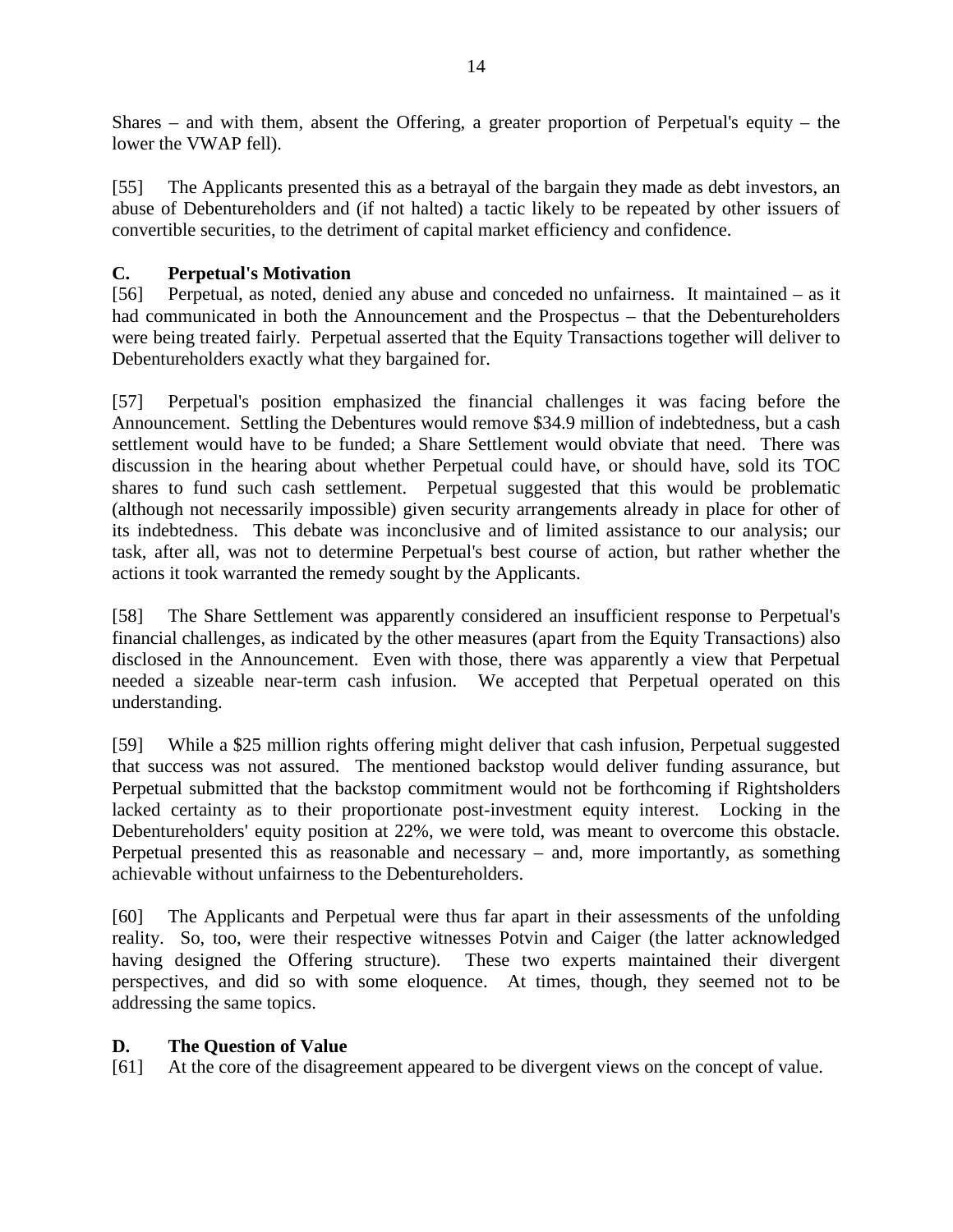[62] The Applicants, who directed us repeatedly to market trading prices, seemed to concentrate – not, in our view, unreasonably – on the notion of what the Shares they would soon receive in the Share Settlement might fetch on the TSE.

[63] Perpetual sought to cast doubt on the importance or reliability of trading prices, especially in the face of what they portrayed as market inefficiency spawned, or aggravated, by the Share dilution portended by the Announcement. Caiger, using the "death spiral" term, suggested that the anticipation of Share price declines had a coercive effect on market participants, to the extent that trading prices would not reflect fair value. (Potvin, for the Applicants, maintained that trading prices remained the best measure of value.)

[64] According to Perpetual, it was therefore appropriate to seek a measure of value other than TSE trading prices. To that end, Sayer applied methods of analysis that Tambosso suggested were widely used for purposes including securities laws.

[65] We understood Sayer (and therefore Perpetual's Committee and Board) to have concentrated on what might be termed fundamental enterprise value – the worth of Perpetual's assets and business (net of debt), expressed either as a global aggregate or as a per-Share amount. We referred to this value as a notional value. In so doing we were implying nothing derogatory, but simply reflecting Sayer's "Valuation Average Price" per Share as something less tangible, or at least less readily subject to confirmation, than the market trading price.

[66] Although the mechanics Sayer applied to arrive at the \$0.64 notional value per Share were rather obscure (at least from the evidence before us), the Applicants did not prove Sayer's process to have been flawed or the result clearly wrong. It certainly produced a number markedly different from the then-current share trading price – Shares closed on the TSE at \$0.445 on 19 November 2015 (the last trading day before the Announcement) – but Sayer was not attempting, with this notional value, to reproduce the trading price.

# <span id="page-16-0"></span>**E. Implications of the Notional Share Value**

[67] The \$0.64 notional Share value – or, more accurately, the corresponding notional aggregate equity value, adjusted to take into account the Equity Transactions – would assume immense importance, even though it was unclear that either Sayer or the Committee fully appreciated its significance. It was this notional aggregate value that Perpetual allocated (apparently on the advice of BMO) between the Debentureholders on the one hand, and existing Shareholders and any to whom they might sell their Rights on the other. As discussed, the \$34.9 million principal amount of the Debentures represented 22% of this notional aggregate value, and the structuring of the Equity Transactions locked in that proportion irrespective of the numbers of Shares involved, or their trading price.

[68] Perpetual asserted that this was fair to the Debentureholders, because it delivered them their \$34.9 million in value. Using the notional value as the starting point, the numbers indeed matched. That was unsurprising, as it simply involved working the same calculations in reverse order.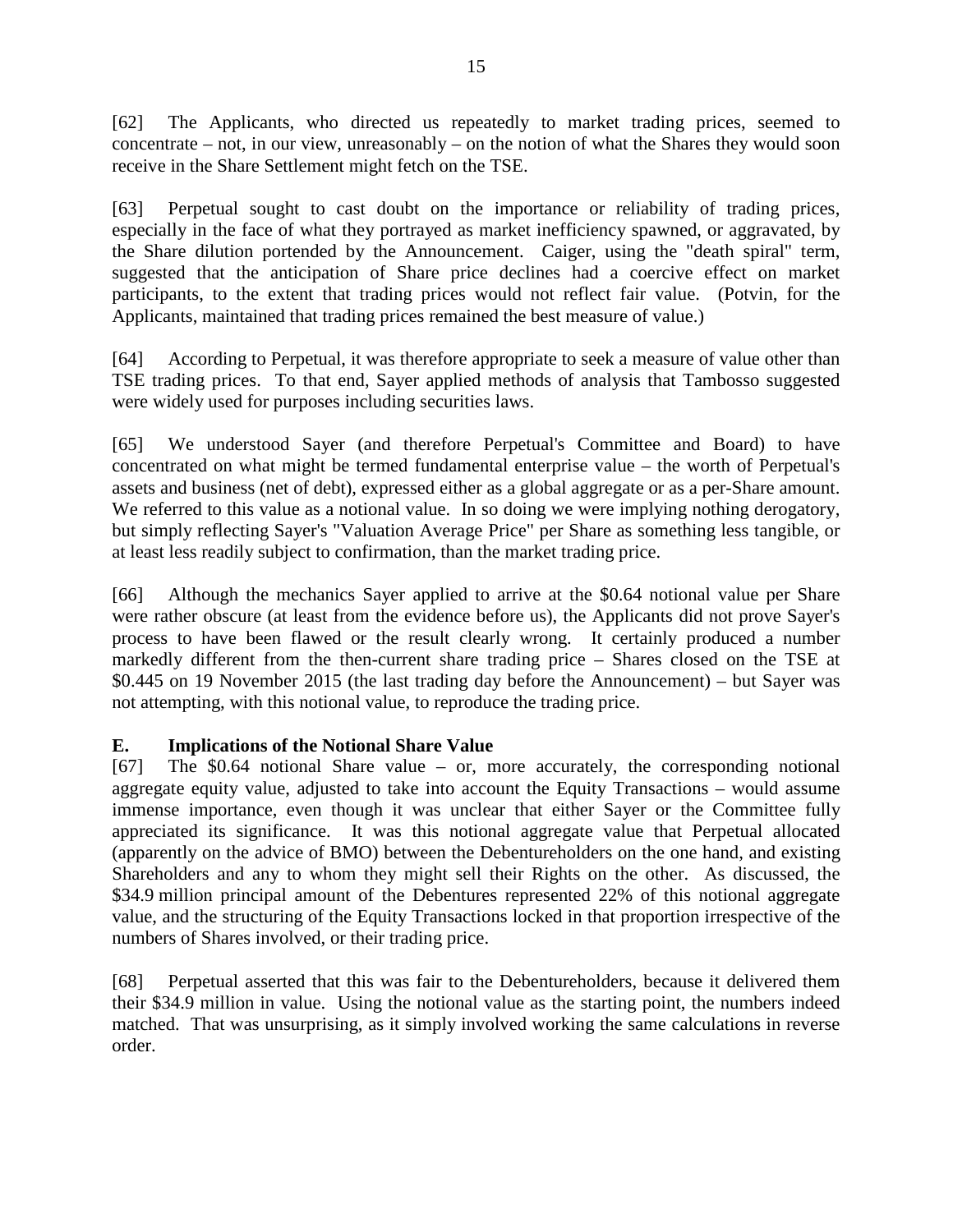[69] To the extent that we accepted the notional value as the value that mattered, the logic held: 22% of post-transaction equity would give Debentureholders their \$34.9 million in value. But Perpetual's argument told us nothing about the more tangible – in the sense of being realizable – value of what the Debentureholders would be given. We understood the Applicants to anticipate ending up with Shares whose market value would fall short (perhaps far short) of \$34.9 million. Staff rightly pointed out that this involved speculation about events that yet to unfold, but they did not appear to reject the Applicants' view outright. There was also some corroboration from the capital market: the Debenture price on the TSE had dropped to \$31 (per \$100 of principal) by 21 December 2015.

[70] Sayer's Fairness Opinion – and Perpetual's communication of its tenor to Staff, to the Applicants and in the hearing – were, on their face, unambiguous. The Equity Transactions would be fair from a financial point of view, including to the Debentureholders. The Fairness Opinion essentially communicated that Perpetual's equity value was being fairly allocated as between Debentureholders and others.

[71] The assurance seemingly offered by the Fairness Opinion seemed to diminish considerably on closer examination. It was (perhaps inevitably) based on numerous assumptions – some expressly stated, some not – but it expressly excluded any opinion as to Share trading prices. In context, that was a significant caveat. Also critical to the Fairness Opinion, even if not clearly presented as such, was the assumption that Perpetual had an aggregate equity value of \$98 million (or a per-Share equity value of \$0.64) on 19 November 2015.

[72] If that latter – unstated – assumption were correct, and if suitable adjustments were made from that starting point to reflect consummation of the Equity Transactions, we consider that the Fairness Opinion conclusion (both Shareholders and Debentureholders were being treated fairly) was defensible, and so therefore was the company's decision to proceed with the Offering.

[73] However, we perceived a gap between "defensible" and "fair". The Fairness Opinion seemed to embody yet another crucial, but unstated, assumption: that fairness to Debentureholders turned on notional equity value as distinct from Share trading prices.

[74] Accordingly, if either of these key assumptions was wrong – if the notional value ascribed to Perpetual's equity was incorrect, or if (however reasonable Sayer's calculations) fairness to Debentureholders depended on the realizable trading value of the Shares they were to receive – then in our view the Fairness Opinion was not of much assistance.

[75] Whether this was fully appreciated by all at Perpetual is unclear. The Applicants clearly perceived a great wrong, and we found that understandable.

# <span id="page-17-0"></span>**F. The Probable Debenture Bargain**

[76] We inclined to the Applicants' view as to the "bargain" implicit in a Debenture investment (at least, an investment predating the Announcement), and we think the basic terms of that bargain should have been obvious to both Debenture investors and Perpetual. Stated simply, that bargain was that Debentureholders would receive, at maturity, something – either cash or Shares, depending on how settlement were effected – of a realizable value equal or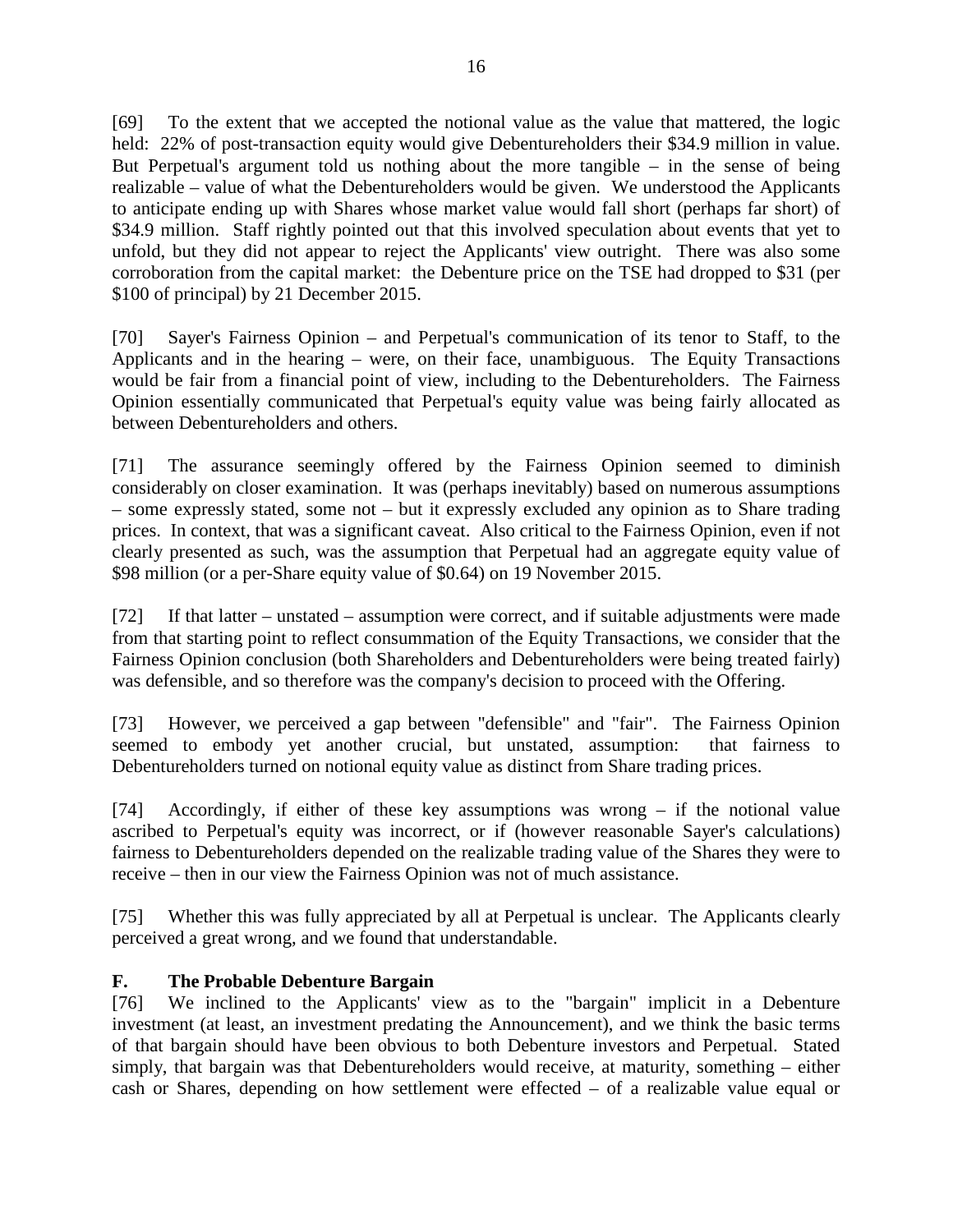(given the scope for variation previously discussed) close to the principal amount of their Debentures. Absent some better measure of realizable value, we think TSE trading prices informative, and relevant to the investment bargain. (In our view, this was consistent with the Indenture's use of a VWAP formula applying those trading prices, albeit with adjustment.) We doubt that the true business bargain underlying the Debentures was for the delivery of Shares with a corresponding notional value but a significantly lower realizable value.

[77] Staff observed that the Indenture specifically addressed the possibility of rights offerings through the mentioned adjustment of pre-maturity conversion ratios, but made no similar adjustment for a Share Settlement at maturity. In Staff's submission, we could infer that something like the Offering was contemplated and accepted as part of the Debenture bargain. We were not persuaded. We agreed that the Indenture could have been drafted differently (while noting also the Applicants' observation as to the difficulty of addressing every eventuality in advance). However, that sort of insight through hindsight does little to illuminate the expectations and intentions of past Debenture investors.

[78] We considered it pertinent to consider prior convertible debenture settlements. Although the parties quibbled over whether Perpetual's conduct was "unique", Perpetual (through Caiger) referred us to only a single example of a rights offering concurrent with a conversion, apparently in or about 2002. We considered that an insufficient basis from which to infer either that the Indenture was drafted, or that Debenture investors invested, with that precedent in mind.

[79] We concluded, therefore, that Perpetual's decision to conduct a rights offering overlapping in time with the Share Settlement (and which, owing to the timing, would not be open to Debentureholders) reasonably would have come as a surprise to Debentureholders who invested before the Announcement.

# <span id="page-18-0"></span>**G. The Question of Unfairness**

[80] Once launched, the Indenture-prescribed process for a Share Settlement was effectively formula-driven and automatic. Debentureholders themselves would have little ability to affect the outcome, and there was no suggestion that they expected any. The unexpected element was Perpetual's timing and structuring of the Offering, with the results discussed.

[81] Perpetual opted for the Share Settlement; that was its decision. Given the advice available to it, Perpetual must be presumed to have understood that the foreseeable consequences would include a significant Share price decline, a significant dilution of existing Shareholdings, and (absent the Offering) a concomitant rather large shift in proportionate Share ownership toward the outgoing Debentureholders. All of that would have been part of what we perceived as the Debenture bargain. Yet Perpetual advanced these foreseeable consequences (coupled with what we accepted as its belief in the need for a near-term cash injection) as justifying, and indeed demanding, the peculiar structure of the Offering.

[82] It was our view that the recapitalization of Perpetual (at least that portion undertaken through the Equity Transactions) amounted to a compromise of the Debentures – but a compromise (if indeed the term can be used in such circumstances) imposed unilaterally by Perpetual.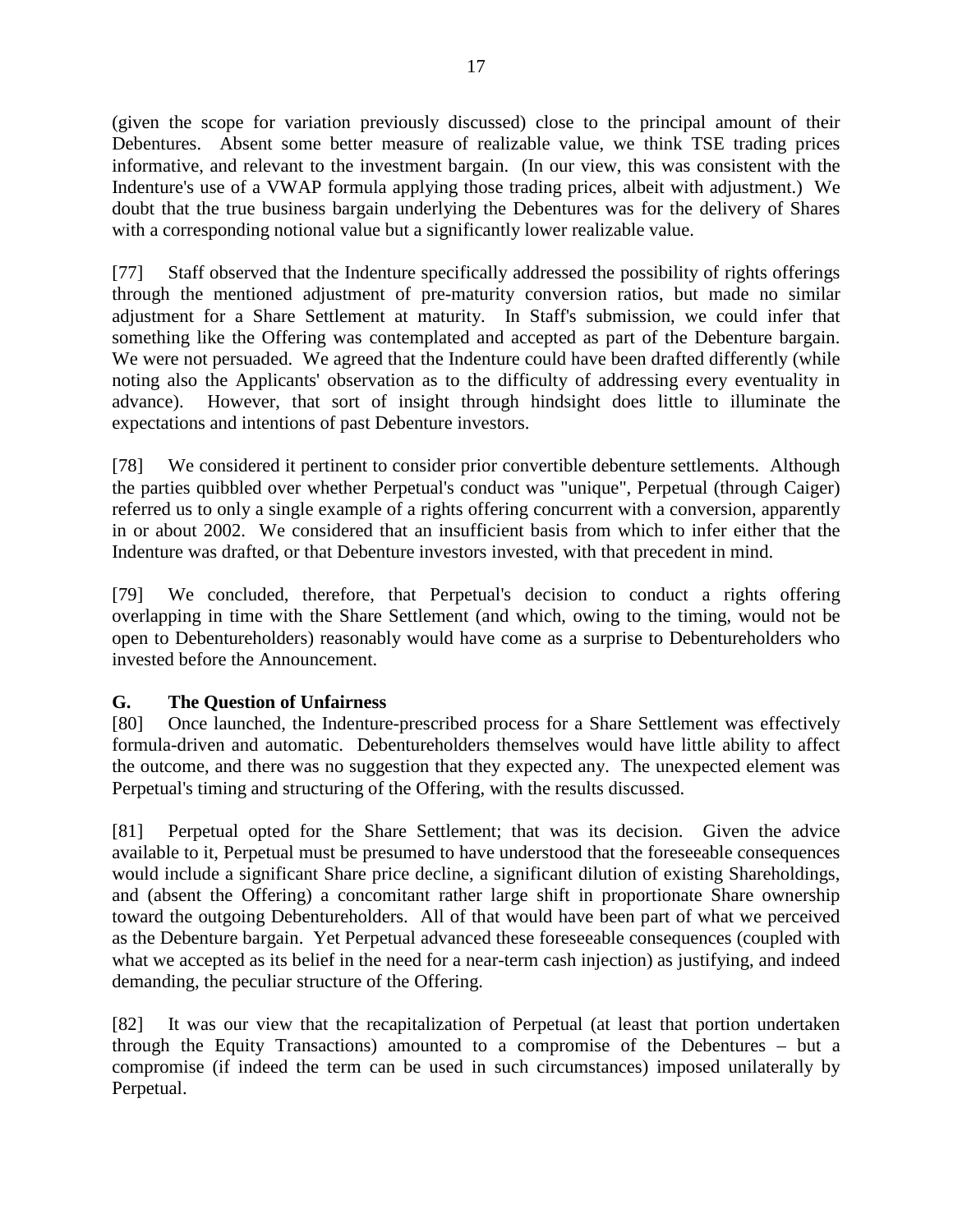[83] Debenture trading prices subsequent to the Announcement – specifically, their decline from near par to far below par – tended, in our view, to corroborate our conclusion that the Offering came as a surprise, and not only to Debentureholders.

[84] All of this led us to agree with the Applicants that Debentureholders – at least those who invested before the Announcement – had reason to consider themselves treated unfairly by Perpetual.

# <span id="page-19-0"></span>**H. The Question of Abuse**

[85] Applying the reasoning of *Canadian Tire*, unfairness is not the same thing as abuse, and not alone a sufficient basis for exercising our public interest authority.

[86] In assessing whether the unfairness we perceived here also amounted to abuse, we considered it appropriate to consider the circumstances in which the Equity Transactions were launched, and the rationale behind it.

[87] As discussed, we accepted that Perpetual acted in response to real financial challenges and a genuine belief that it needed a near-term cash injection. We also accepted – there was no contrary evidence – that the Offering could reliably deliver that cash injection only with a backstop and with something assuring subscribers (including Perpetual's chairman and intended Offering backstopper) concerning their proportionate post-transaction equity holding. We accepted, in other words, that Perpetual had a genuine and legitimate business purpose for the Equity Transactions.

[88] We were not convinced that the Equity Transactions, as structured, were the only route to addressing Perpetual's financial challenges. However, the possibility (if such there was) that other action could have been taken did not establish that Perpetual acted abusively.

[89] The evidence persuaded us that, before the Equity Transactions were launched, the Committee sought (notably through its retainer of Sayer) and (with the full Board) received assurance from its advisors that Perpetual could achieve its funding objective through the Offering while simultaneously treating Debentureholders fairly. There was no evidence that the Committee or the Board disbelieved this. This, then, was not a case of obvious *mala fides*.

[90] There was, moreover, a certain internal logic to the Equity Transactions, a logic that by its own terms cast an essentially benign light on the structuring of the Offering. As noted, it made defensible the depiction of the Equity Transactions as fair to all affected. All of this depended on notional value being both indicative and determinative of fairness. We explained above why we did not find this entirely compelling, from the perspective of pre-Announcement Debenture investors. Still, there was no evidence that the Sayer-derived notional value, taken for what it was, was wrong. Any who accepted this as reasonable, and as a reasonable foundation for decision-making – and the evidence persuaded us that it was so accepted, by Perpetual, the Committee and the full Board – had a basis for believing that they were treating the Debentureholders fairly.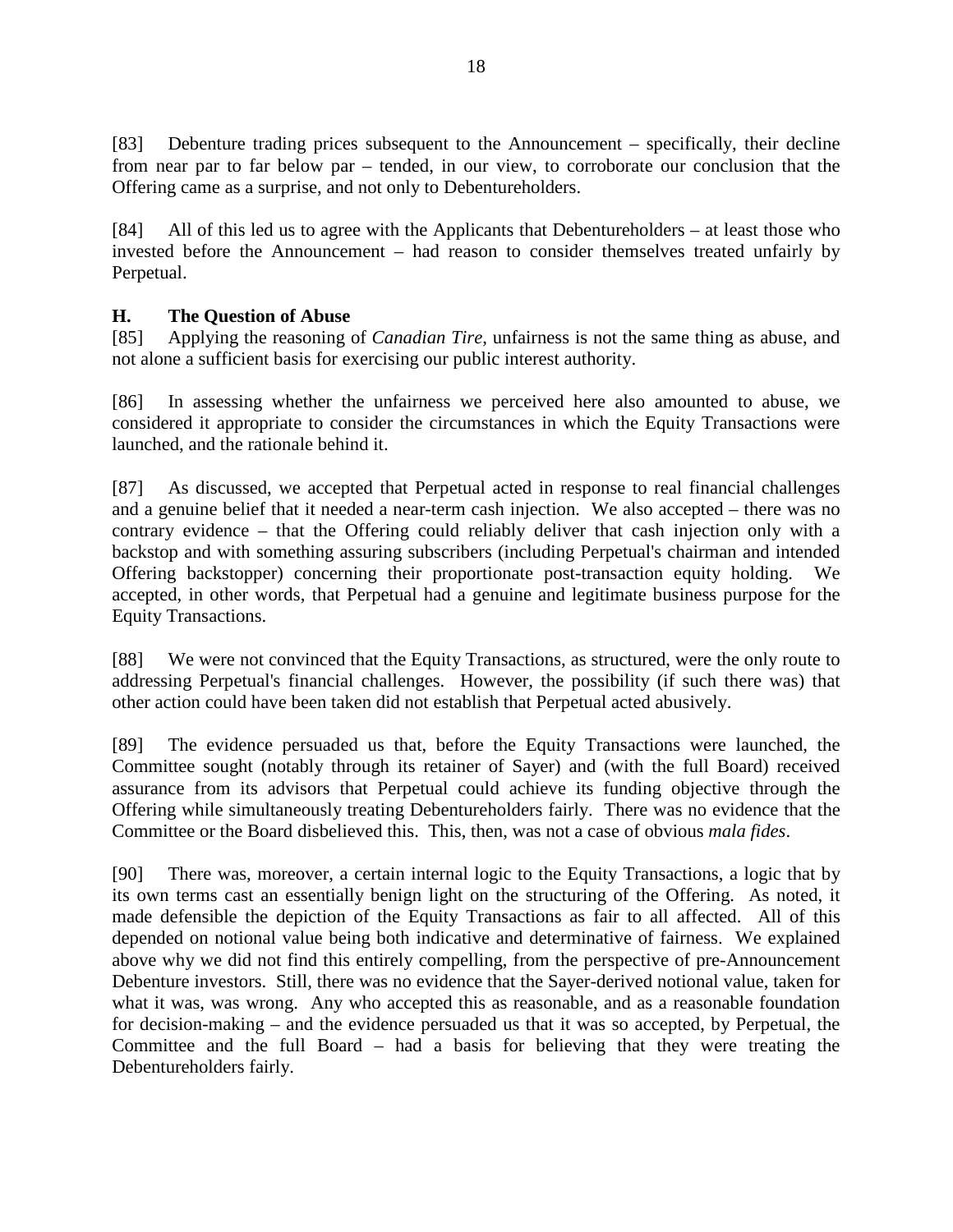[91] Indeed, this internal logic offered a basis for believing that the Offering structure was necessary to avert a result opposite to what the Applicants complain of: overcompensation of the Debentureholders. Caiger's evidence was that Share Settlement without the Offering would see the Debentureholders receive \$72.5 million in notional value for their \$34.9 million Debenture principal amount, assuming a \$0.20 VWAP.

[92] We did not find the notional value premise an ideal driver of Perpetual's dealings with its Debentureholders, and (as discussed) we perceived unfairness in the result. However, given the effort made to obtain assurance concerning fairness to Debentureholders, given the internal logic of the structured Offering, and given the advice and opinions (including on the topic of fairness) obtained from external advisors, we concluded that the Applicants had failed to establish that they or other Debentureholders were the targets or victims of abuse in the *Canadian Tire* sense.

# <span id="page-20-0"></span>**I. The Question of Capital Market Impact**

[93] The Applicants attributed the fixing of Debentureholders' share of post-transaction equity ownership to "a deliberate effort by [Perpetual] to manipulate the market's determination". Lest any inappropriate inferences be drawn from the terms used, we rejected any suggestion of market manipulation of the sort prohibited by section 93 of the Act.

[94] The Applicants asserted that Perpetual was "seeking to defeat the spirit and intention of the [Indenture] ... in a manner that . . . will have a negative impact on the quality of the markets in Canada generally". We were warned that unless we halted the Offering, it "could effectively become a roadmap" that "other issuers of convertible debentures will see . . . as a legitimate way to repay convertible debt at maturity while avoiding the dilution that such a decision has on its shareholders when based on market prices".

[95] Sabourin testified to the effect that these or similar concerns about market efficiency and confidence were what prompted Polar to invest in Perpetual's Debentures, post-Announcement – so as to have standing to launch the present proceeding and block the Offering. Be that as it may, and even accepting that Polar's expressed concerns were shared by its fellow Applicants, the Applicants failed to prove widespread concern among investors about Perpetual's approach being followed by other issuers.

[96] Even were there such widespread concern in the capital market, we considered that the terms of future convertible securities could readily be negotiated, and trust indentures or other instruments readily drafted, to explicitly address (and preclude, if that be the negotiating parties' wish) a future equivalent of the Offering.

[97] For already-issued and still-outstanding convertible securities, it might be too late for drafting changes. The Applicants suggested that there were several examples of which this might be said. Although no specific examples were cited, we accepted this as plausible. The Applicants argued that issuers of these other outstanding convertible securities can be expected to emulate Perpetual's Offering. Again, the only evidence was Potvin's seeming concurrence with that expectation. We considered this too tenuous and speculative a foundation for a finding of harm to the capital market.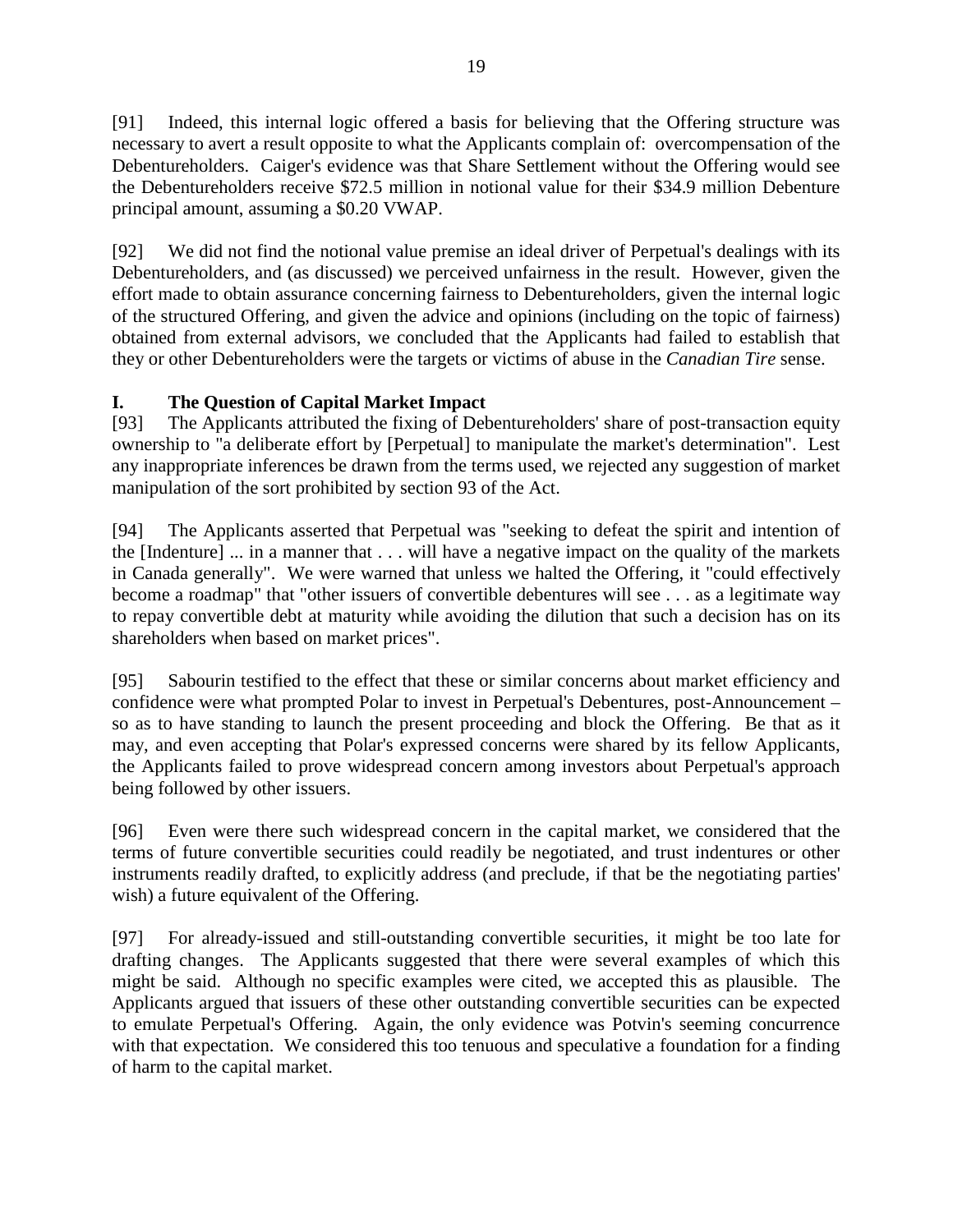#### <span id="page-21-0"></span>**J. Newly Informed Future Responses**

[98] The cease-trade order sought by the Applicants would apply only to the Rights issued by Perpetual. It would not bar another issuer from implementing its own equivalent of the Offering.

[99] A cease-trade order can, of course, have a general deterrent effect, sending a message to other issuers that their emulation of another's conduct could attract a similar response. In the circumstances here, we considered that an insufficient basis for exercising our public interest authority.

[100] Moreover, we considered that a general deterrent effect might follow from this proceeding even were the Application to fail. The hearing aired important issues, and we expressed our concern about unfairness occasioned by the Offering. All of this could reasonably inform those involved in future transaction design and decision-making, and prompt questions that perhaps were not asked when the Offering was designed and approved. This proceeding could also prove informative to Staff or another ASC hearing panel asked in future to consider similar facts. We observed, therefore, that a (hypothetical) future arrangement designed, and likely, to thwart a negotiated bargain could well face an unwelcome regulatory response – irrespective of the outcome of this Application.

#### <span id="page-21-1"></span>**K. Limitations of a Cease-trade Order**

[101] The tools available to us under section 198(1) of the Act can be powerful, but at the same time (as Staff acknowledged) blunt.

[102] The cease-trade order sought by the Applicants under that provision would halt the Offering in its entirety. As discussed, we accepted that the Offering was conceived and implemented when Perpetual faced real financial challenges, and in the genuine belief that it would deliver a necessary near-term capital infusion. Halting the Offering would halt that cash infusion while the financial challenges remained. The availability of alternative solutions was uncertain; the evidence indicated that Perpetual's situation could be problematic.

[103] The cease-trade order sought could, therefore, have potentially grave implications for Perpetual – and, therefore, for its existing Shareholders. There was, though, no evidence that the Shareholders (other than Perpetual's chairman) played a part in structuring the Offering. It followed that a cease-trade order would foreseeably have an adverse effect on investors who did not instigate the conduct complained of.

[104] Some Debentureholders (Polar was one) may have invested only after the Announcement. They may therefore be presumed to have invested (Polar acknowledged that it did invest) with full awareness of how Perpetual intended events to unfold, including the consequences complained of here. Halting the Offering would change those consequences, uncapping the proportion of Perpetual's equity that would accrue to Debentureholders (both as a class and individually), foreseeably enabling them to realize greater value.

[105] For Debentureholders who invested pre-Announcement, that outcome might simply represent a reversion to the original bargain they invested in. But for Polar and other post-Announcement investors, this would represent a benefit delivered by the ASC but inconsistent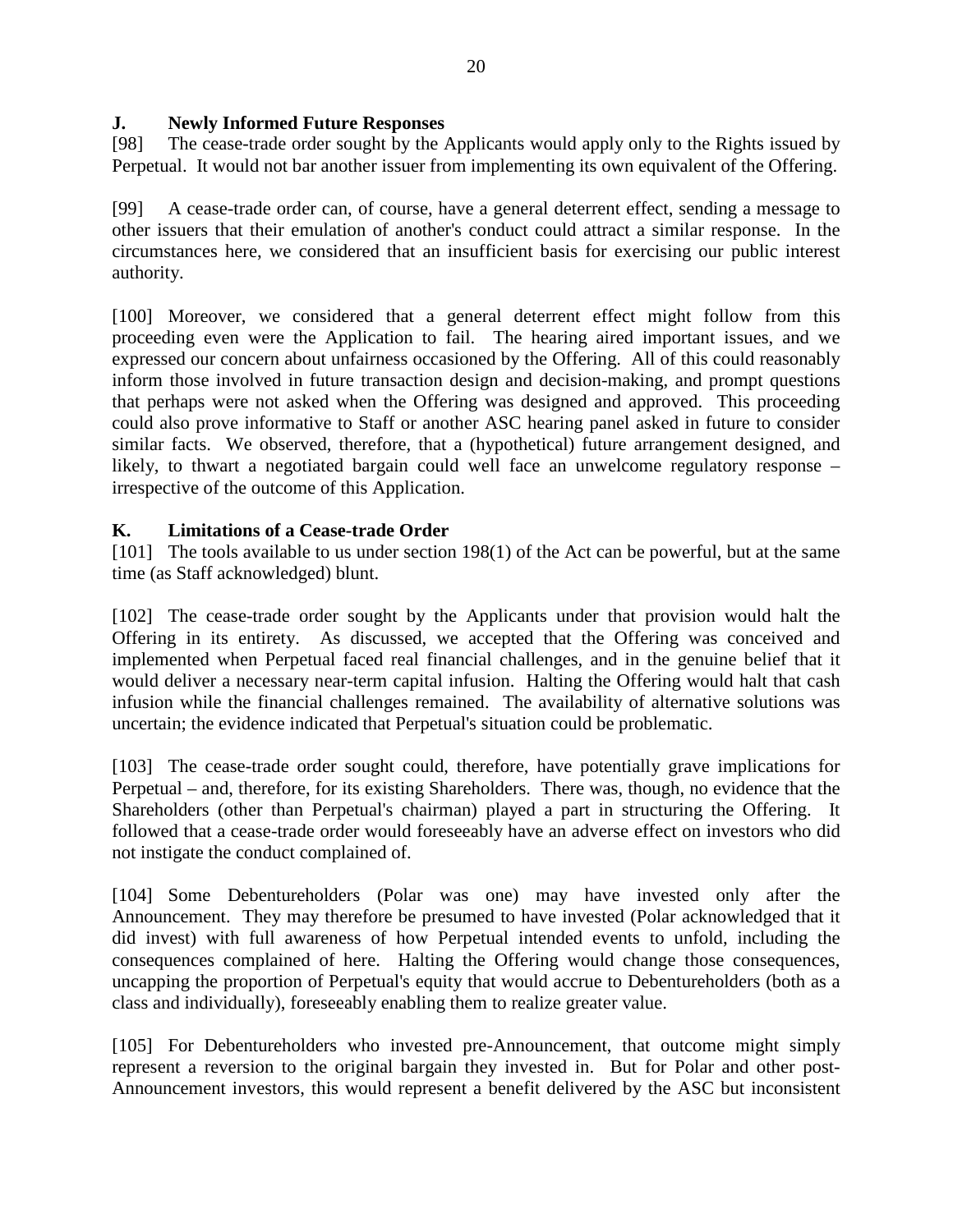with the terms on which they had invested  $-$  a regulatory windfall. We did not consider this consistent with the public interest.

[106] To summarize, the cease-trade order sought by the Applicants would be a clumsy instrument. It would foreseeably harm Shareholders uninvolved in the conduct complained of, while delivering a windfall to some Debentureholders. To persuade us that such outcomes would serve the public interest we would require compelling proof of abusive conduct and harm to the capital market, for which no other remedy was available.

#### <span id="page-22-0"></span>**L. Alternative Recourse**

[107] As discussed, the Applicants – K2 and Cambridge at least – contended that the structured Offering will deprive them and other Debentureholders of the bargain they negotiated and in which they had invested. (Polar, having invested after the Announcement and therefore with knowledge of the terms of the Equity Transactions, was in a different position; Sabourin's explanation, noted above, suggested that it perhaps saw itself more as an advocate than a victim.)

[108] In our view, the harm to which the Applicants allude would be essentially monetary, and quantifiable. A cease-trade order would not deliver monetary compensation – certainly not in any direct sense – and it would not distinguish between the varying circumstances of Debentureholders and their investments (with the mentioned regulatory windfall a prospect for some).

[109] By contrast, were unfairness amounting to oppression established in a commercial court, the arsenal of remedies available to a court could more directly address the harm done, while allowing greater precision and differentiation among claims and claimants than the order sought here.

# <span id="page-22-1"></span>**M. Conclusion on the Application**

[110] We found the structured Offering troubling. As explained, we discerned unfairness to Debentureholders who had invested before the Announcement.

[111] However, we accepted that the Offering (and the Share Settlement) were implemented for a genuine business purpose, on the advice of financial advisors and with assurances that Debentureholders were being treated fairly. There was a logic to the transaction structure that, even if not entirely compelling to the panel, rendered the expressed opinion of fairness defensible. There was no evidence that Perpetual or its directors disbelieved the opinion. In the circumstances, the Applicants did not establish abuse of Debentureholders.

[112] Nor did the Applicants establish harm to the capital market.

[113] We were mindful of the Applicants' plea that we not be seen to condone unfair behaviour. We did not do so. But we considered the cease-trade order sought by the Applicants a blunt instrument that could harm innocent Shareholders while delivering a windfall to some Debentureholders. By contrast, alternative recourse appeared to lie with the commercial courts, whose tools might more directly – and more selectively – remedy any proved oppression.